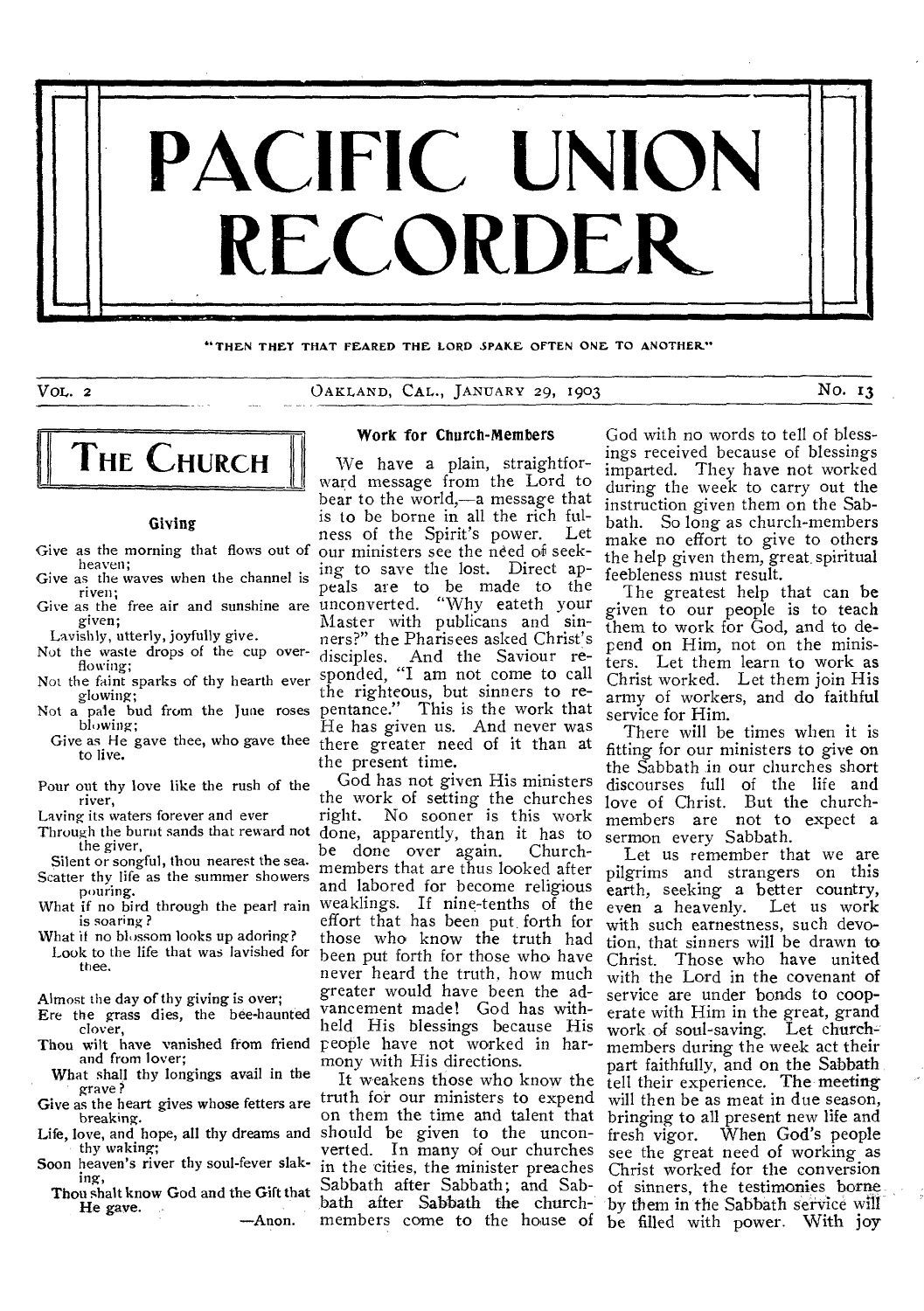they will bear witness to the gained in working for others. Ellen G. White.

#### **Neighborhood Bible-Readings**

AN hen our Saviour, just before His ascension, said, "Go ye into all the world, and preach the gospel to every creature" (Mark 16:15), He did not speak to the apostles alone, nor to the few disciples who then followed Him, but to all His followers in all ages. This is evident from His promise to be with those who should do so, "even to the end of the world," and also from His words in the last chapter of the Bible, "And let him that if one has the Lord sanctified in heareth say, Come." Rev. *22:17.*  The design of the Saviour was, son of the hope that is in him. therefore, that, "according to his several ability," each one of His followers should work for Him in whatever place he might be; and since but comparatively few can leave their homes to labor, it must have been His purpose that His people, like the priests at the restoration of Jerusalem, should build "every one over against his house." Neh. 3:28. Indeed, it is only so that we can be His disciples; for said Jesus, "He that is not with Me is against Me; and he that gathereth not with Me scattereth abroad." Matt. 12:30.

But how can we do this? And what preparation is required? It is well to ask these questions; for as bad as it is to do nothing, that can not be any worse than to attempt to do something, and to spoil it all because of lack of necessary preparation. God never what we do not know ourselves, calls anybody to a work without it follows that, while we should first calling him to a preparation he ready always to give an answer for it.

It is evident to all that no one can guide another in a path which he himself has not traveled; no one can teach another what he does not himself know. So no one can instruct another in the truth of God unless he himself has that truth in his own heart. Therefore, before anybody can do missionary work by holding Bible-readings with his neighbors, he must himself have some understanding of psalmist: "Thy Word have I hid in tematic study. In the following **the** Bible.

precious experience they have sicnary labor of any kind is stated again, speaking of the righteous The true preparation for mis-against Thee." Ps. 119:11. And by the apostle Peter. He says, "But sanctify the Lord God in your hearts; and be ready always is in his heart; none of his steps to give an answer to every man that asketh you a reason of the hope that is in you with meek-some important instructions in this ness and fear." I Peter 3:15. To matter: "Wherefore laying aside sanctify the Lord God in the heart all malice, and all guile, and hyis to have the heart cleansed and dedicated as the temple of the living God—to be the Lord's both sire the sincere milk of the Word, in thought and deed. Only such that ye may grow thereby." I have a right to attempt to teach God's Word, for "unto the wicked God saith, What hast thou to do to declare My statutes?" Ps. 50:16. the Lord God in your hearts."

From the words of the apostle Peter, it seems to be implied that if one has the Lord sanctified in his heart, men will ask him a rea-This will invariably prove to be the case, for two reasons: First, the peculiarity of his godly life, his unselfishness, and his courage amid difficulties, will awaken curiosity; and, second, the love of God shed abroad in his heart will manifest itself in love for those for whom Christ died, and in his association with them he will manage to turn the conversation upon religious subjects, and open the way for questions to be asked. All this is in harmony with the words of our Saviour, when He said: "Ye are the light of the world. A city that is set on a hill can not be hid." "Let your light so shine before men, that they may see your good works, and glorify your Father which is in heaven." Matt. 5:14, 16.

Since we can not teach others to every man that asks concerning the truths of God's Word, the primary object in the study of the Bible should be to acquire a personal, saving knowledge of God. It is the Scriptures alone that can make us wise unto salvation  $(2$  Tim.  $3:15)$ ; but this sort of wisdom means far more than a theoretical knowledge of the truth. The following texts of Scripture make this very plain. Said the

man, the man who has true wisdom, he says: "The law of his God shall slide."  $\mathrm{Ps.}\,37:31$ .

The apostle Peter also gives pocrisies, and envies, and all evil speakings, as new-born babes, de-Peter 2:1, 2. This, it may be added, is an explanation of what he means when he says, "Sanctify

To the same intent the apostle James writes in the following text: "Wherefore lay apart all filthiness and superfluity of naughtiness, and receive with meekness the engrafted Word, which is able to save your souls." James 1:21.

Mark the expressions. "the engrafted Word," and, "Thv Word have I hid in mine heart." They mean that the Word shall be made a part of the life; that just as the milk which the infant takes becomes a part of itself, and causes it to grow, so the Word of God should become a part of us; and just as in our physical natures the quality of our flesh is good if we eat only good food, so our moral natures become good if we feed only on Christ and His Word. It is no more we that speak and act, but the Word of Christ dwelling in us richly in all wisdom. Col. 3:16.

The engrafted Word is something more than the Word lightly read and soon forgotten, or even than the Word committed to memory, but having no influence on the life. A tree is not grafted by laying a bundle of shoots at its root, or by throwing them into its branches, but the graft is inserted into the tree itself, and is fastened there, so that it becomes a part of the tree. So it must be with the Word of God, if it has any effect on the life.

mine heart, that I might not sin words Moses taught the children Now, how can this state of things be brought about?—Not by casually or occasionally reading the Bible, but by earnest, sys-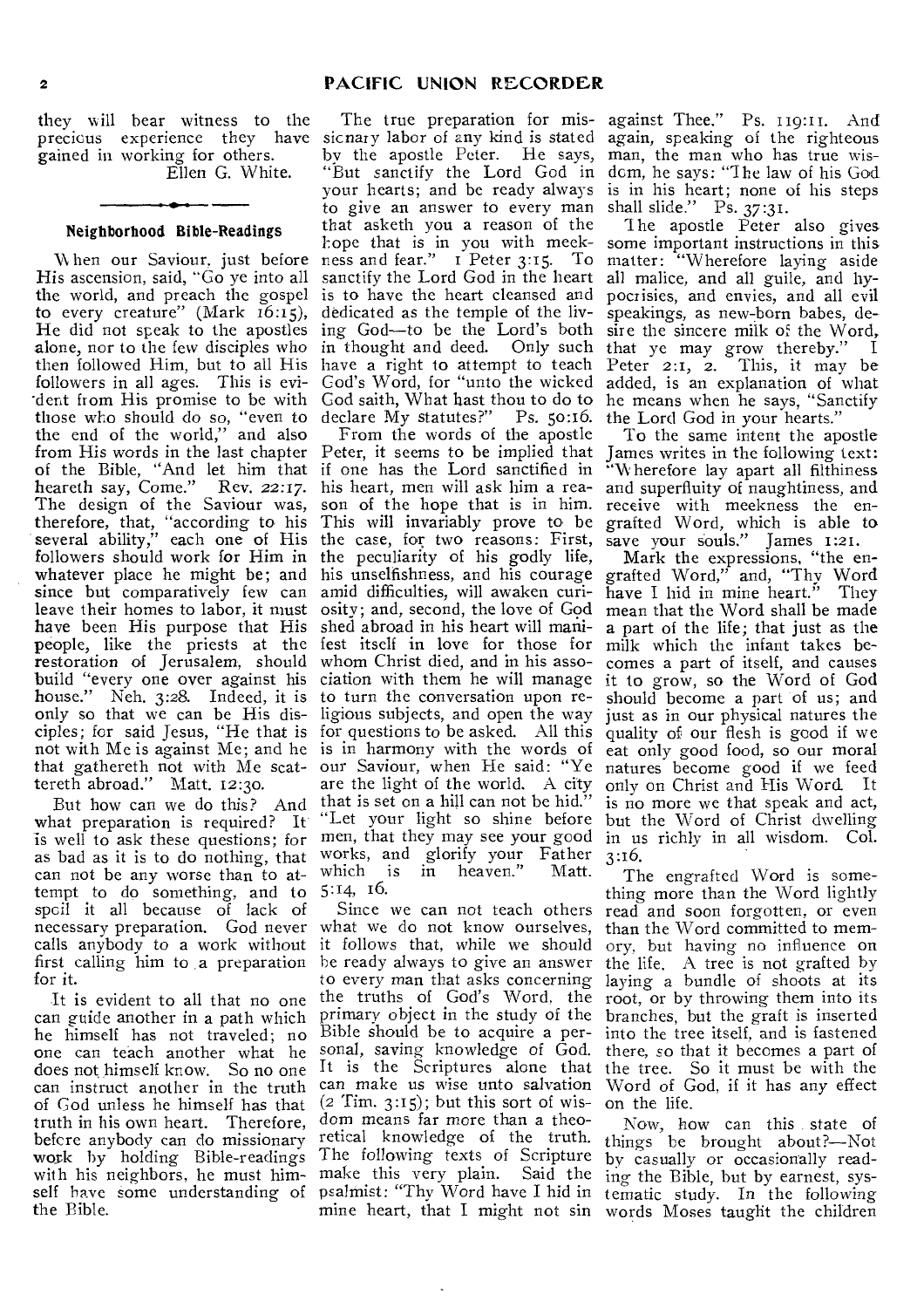God in their hearts, and the instruction is good for us: "Thou shalt . . . talk of them when thou sittest in thine house, and was in mine heart as a burning fire when thou walkest by the way, and when thou liest down, and when thou risest up. And thou not stay." Jer. 20:9. shalt hind them for a sign upon thine hand, and they shall be as frontlets between thine eyes." Dent. 6:7, 8.

While the arrangement of the hints may be given. Bible is such that it is necessary to collate texts from different parts, in order to get an understanding of any subject, no one has half studied the Bible who has not formed a habit of regular, systematic reading. Again and again application of which to the subject should the Bible be read, and each time will reveal some new treasures; each time the words of divine truth will become a little more instruct. firmly fixed in the mind; each time certain passages will become attempt to make the impression more familiar; and each time passages previously obscure and uninteresting will become clothed with a deep meaning, as, by the natural law of association, we almost involuntarily connect with "Can you see any way to get them some passage we have long around that?" or something simiunderstood. Thus the few texts lar. Such a course is fitted to that we do understand become drive away whatever good impresa nucleus around which others gather, and we find that each reading reveals a deeper, broader the Holy Spirit, is "quick, and meaning in those passages that we before thought perfectly clear.

In this way we have the weapons at hand with which to meet the assaults of the enemy. Study the account of the temptation of Jesus. At each attack Satan was met with Heb. 4:12. the words, "It is written," and a substitute your power for that of quotation of Scripture that exactly fitted the case. So if we store our minds with the Word of God, in the time of temptation the Spirit of God will bring the appropriate scripture to our remembrance, and thus enable us to resist the temptation. But the Spirit of God can never bring to our remembrance that which we have never known.

Thus equipped with the Word of God, it will be a very easy matter to learn how to use it the most tience is placed next to aptness to effectively in presenting truth to our neighbors. A person so permeated with God's Word will be unable to keep silence concerning

said: "Then I said, 1 will not make the mind of every one who promention of Him, nor speak any more in His name. But riis Word shut up in my bones, and I was weary with forbearing, and I could

It is impossible in this paper to give any specific directions concerning the making and giving of Bible-readings, but a few general

In the first place, use only plain, positive declarations of Scripture. Do not use any texts concerning the meaning of which you are not sure. Never guess at the meaning of Scripture. Do not use texts the can not be readily seen by people of ordinary understanding. If you do, you will confuse instead of

In the second place, do not yourself. We have sometimes heard injudicious people say, after a clear presentation of the truth: "What do you think of that?" "Doesn't that convince you?" sions the Word may have made. The Word of God, acted upon by powerful, and sharper than any two-edged sword, piercing even to the dividing asunder of soul and spirit, and of the joints and marrow, and is a discerner of the thoughts and intents of the heart." Do not attempt to the Word of God. "Is not My Word like as a fire? saith the Lord; and like a hammer that breaketh the rock in pieces?" Jer. 23:29. Then, having presented the Word faithfully, be content to let it work in its own way.

Do not get into a controversy over the Word, or get impatient. The Bible is not a thing to strive about; nor can it be taught by one who exhibits impatience. Pateach in the list of the teacher's oualifications. In short, the following words of Paul to Timothy embody all the instruction neces-

of Israel how to have the words of it. He will be like Jeremiah, who sary, and should be constantly in fesses to be a servant of Christ:—

"Study to show thyself approved unto God, a workman that needeth not to be ashamed, rightly dividing the Word of truth." "But foolish and unlearned questions avoid, knowing that they do gender strifes. And the servant of the Lord must not strive; but be gentle unto all men, apt to teach, patient; in meekness instructing those that oppose themselves; if God peradventure will give them repentance to the acknowledging of the truth; and that they may recover themselves out of the snare of the devil, who are taken captive by him at his will."  $2$  Tim.  $2:15$ ,  $23 - 26$ .---E. J. Waggoner.



# **Washington, D. C.**

We most earnestly request the people of the Pacific Coast who believe that this country has a place in the prophecies of God's Word to read our "Appeal," which follows, and to help the work the capital city in this hour of crisis. The work is coming to the front here in a way that is really startling, because it indicates that the Lord is about to establish His truth here in a position to do the work which must be done before the final steps in the prophecy are fulfilled.

The Lord has blessed this country with wonderful prosperity during the last few years. May all realize that now, just now, is the time to invest in the Lord's work as never before.

The terrible loss of our people in the burning of the "Review and Herald" office, in Battle Creek, Mich., has doubtless cut off very much that would have been sent to Washington to help us. But we turn with hope to the Pacific Coast for help in this time of need, when so much is at stake in this most important city.

Donations can be sent to the editor of the "Recorder," or directly to the pastor of the Washington church.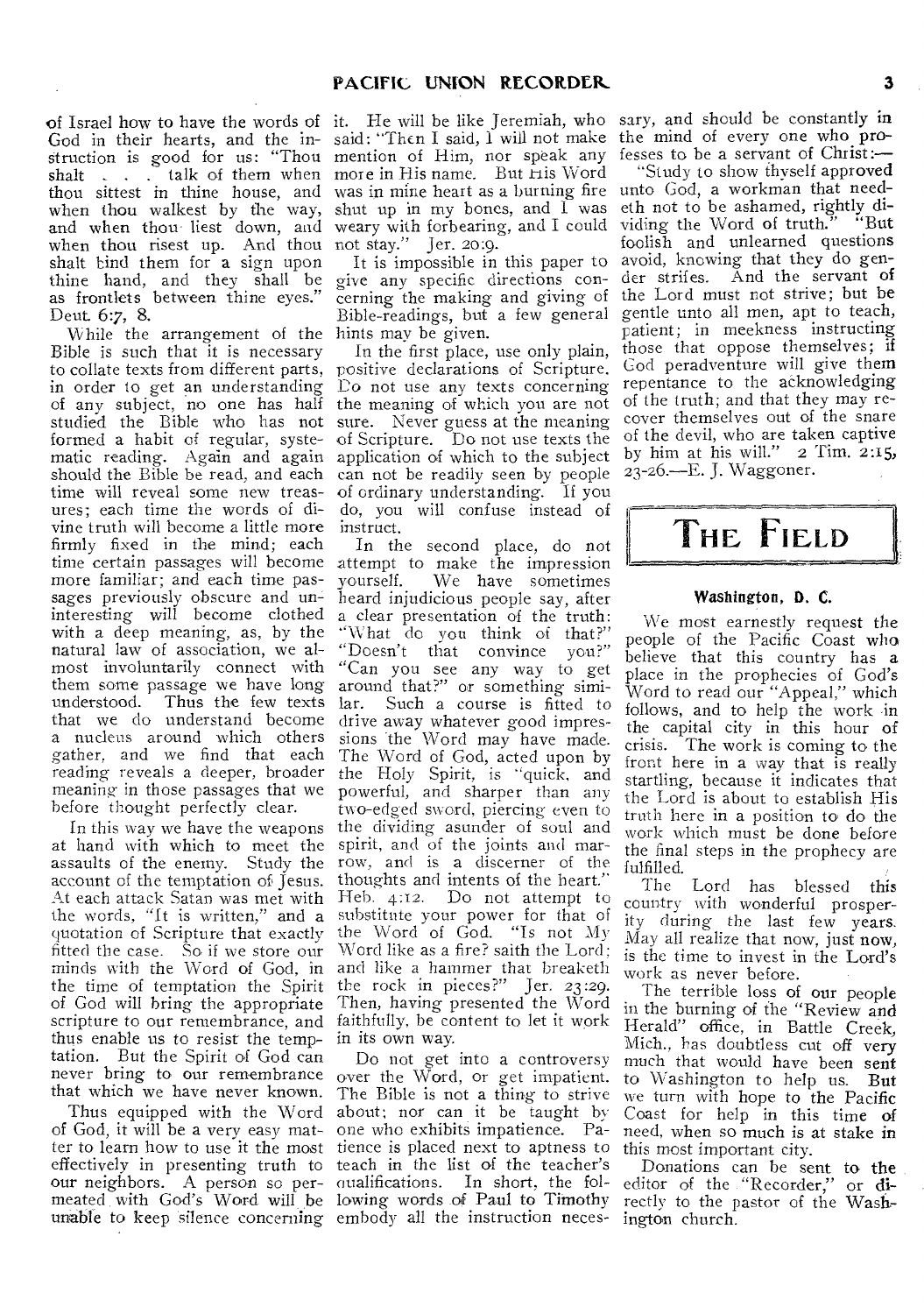ter, but as Washington City be-the Jews, the Secular Society, and ington what it is. longs to the nation, so does our others, and it was evident that work in Washington belong in a for the time the strong local opspecial way to all believers in the last saving message. This appeal is indorsed by the General Conference Committee. See the article, "Help for Washington," by the president of the General Conference, in the "Review" of January 13.

Our appeal follows.

### Washington's Appeal to Every Seventh-Day Adventist in the United States

Washington, D. C., is the capital of the United States, and all Seventh-day Adventists realize, to a certain extent at least, the vital importance of having our work rightly represented where our national life centers.

For many years we have known  $y$  the positive statement of in-)ired prophecy that this nation, hich has stood in the past for political and religious liberty, would turn back to Egyptian darkness and bondage, to a tyranny and despotism worse than that of the middle ages. In years past we have seen many indications that the great crisis was approaching. Of late there has been a lull, an ominous quiet,—the hush before the storm,—and our people have lost much of the interest they once felt in "the United States in prophecy." But the States in prophecy." But the enemy has not slept. Silently, while we have slumbered, the mighty forces of evil have been wheeling into position, fortifying their camps, and preparing to strike the final blow when the moment shall have arrived, and we know it is very near.

Near the close of the last ses sion of Congress a strong attempt was made to pass a stringent :Sunday law for the District of Columbia.

before the commissioners of the modern, and, if possible, more district to oppose this measure in a public hearing. The head commissioner of the district is com mitted to this Sunday legislation. The ministers of the city urged the

This is not simply a local mat- there was strong opposition by reach the men that make Washposition killed the proposed law. But this effort will be renewed at the first opportunity, and must finally succeed locally and nationally.

> One thing, however, is clear; the local influence here does have an effect on Congressional legislation, district and national.

> Local laws for the District of Columbia are made by the national Congress. other law-making body. Consequently when a law is made for the district, it is a precedent for the same law, the same principle, to be applied to the whole nation. Sunday-law advocates realize this, and. for years have been seeking to get Congress to pass a district law, which would be an entering wedge, a precedent for a national Sunday law.

> Here in Washington we must have a strong church, that shall be as a city set on a hill,—a light shining brilliantly, showing the dangers, and pointing the right way, and acting, at least, as a living witness to the eternal truth. The Lord will not permit the last terrible step in the fulfilment of His warning prophecy; He will not bring the work to a close in this country and in the world until His truth is rightly represented here before men who shape the destiny of this nation.

I had the privilege of appearing ualism, and other delusions more Satan knows the value of this local influence on the national life. Here in this city the Roman Church is mighty, everywhere, influential in the government itself, in the departments, and in the end of time. It is a very the press; has her churches, her colleges, and her<br>universities. Here Spiritualism Here Spiritualism is surprisingly strong, aggressive, and bold. Washington is honeycombed with Romanism, Spiritdangerous. The enemy is here Battle Creek. But the conditions before us, strongly intrenched. here were such then, and have Here, as in no other city, been for years, that it could not Seventh-day Adventists need a respectable, comfortable house of

For several years we have had a small church-building in Northeast Washington, practically out of the reach of the Washington that is Washington, that is, the northwest part of the city.

There were conditions in this church organization that made it impossible, and increasingly so, to reach those who make this city what it is. A recent report. by Elder H. W. Cottrell in the "Review" has made the present position clear to all who have read it.

Following their own convictions and the advice of the General Conference Committee, represented by two of its members, a good number formed a new church, meeting for a time in our tent, then in a small hall. October 19 it was first publicly stated that the time had come for us to plan to build or buy a church.

This church, which is fully described below, suddenly came into sight, and on November 1, thirteen days after the matter was first mentioned, the church was purchased ready furnished, and November 8 we held our first meeting in the new church. The first payment, \$soo, has been met, and, in all, about 81,5oo subscribed. The church has now sixty-six members, but nearly all are poor. But they are willing to sacrifice, to do their utmost to secure this place that is so wonderfully situated and suited for the very work that must be done here in the heart of the nation's life. To this place men in the highest positions, of the mightiest influence, can be invited. It will be an ideal place for our work till marble modest, but a most comfortable and pleasant church.

passage of the law strongly, but worship, so situated that we can suitable place, ready built, and Several years ago Sister White suggested that a memorial church be built in Washington, that is, a church toward which all our people would contribute, as was done when the Tabernacle was built in be done. Just as soon as we were ready, the Lord provided a most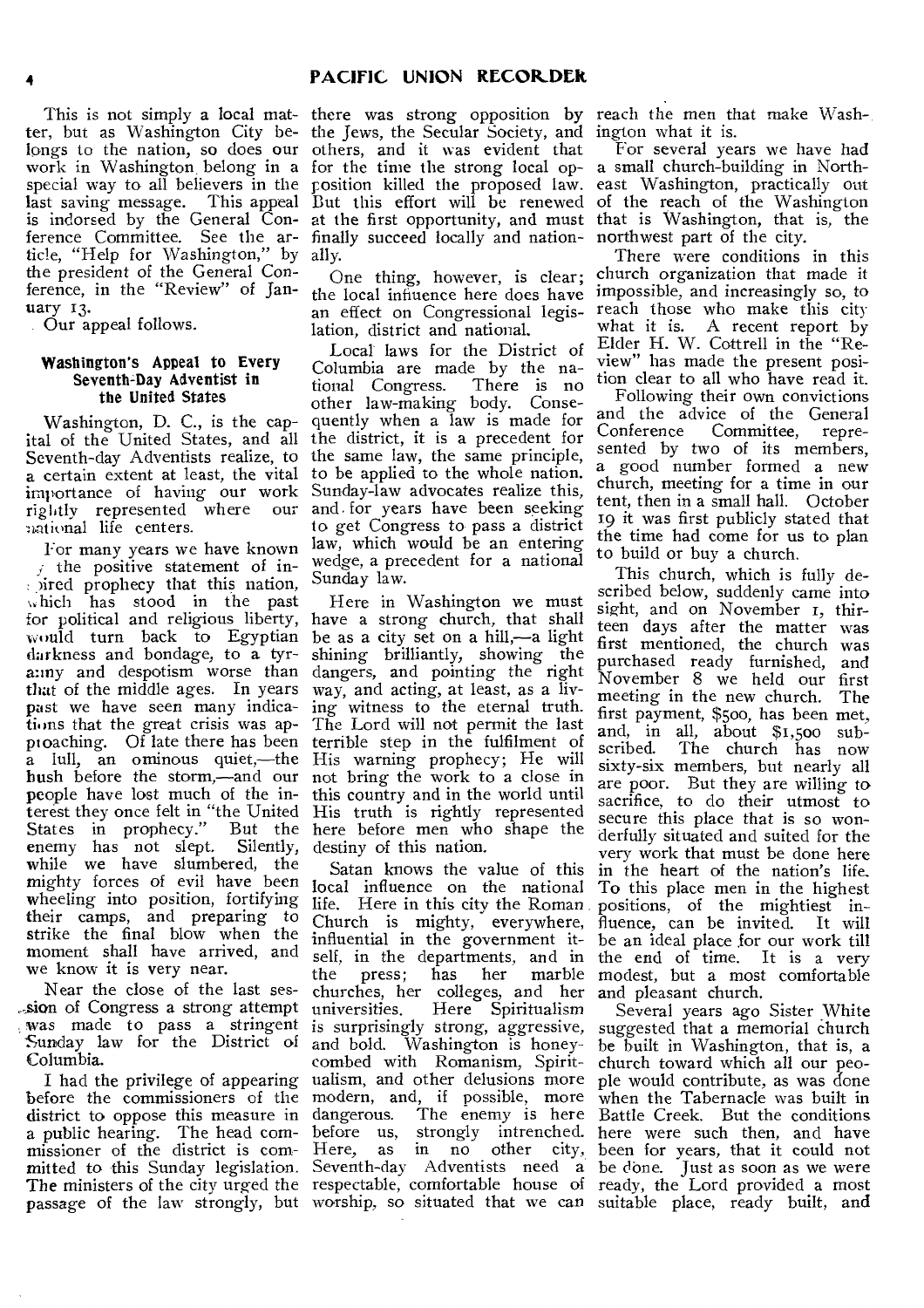And it seems this church has of the mission board, and other been waiting for us a year; members of the General Conferonce offered for \$3o,000, now ence Committee, to whom we tion of the city. Here are the sold to us for \$12,900,—a direct refer any one who may desire principal hotels, the government providence of God. Now we will to understand the situation more do all in our power here, but we fully. As a business matter alone, most earnestly appeal to every this property is a wonderful bar-Seventh-day Adventist in the gain, and will increase in value to ments, and the President of the United States to send us help. the end of time. As our fathers If every member of the church, pledged their lives, their fortunes, young and old, in this country and their sacred honor to build would contribute *25* cents, the church would be clear of debt at once. But, as we fear all will not do this, we ask if there are not those who will contribute, at once, any amount from \$1,000 down.

This may be sent direct to us, or through your local church elder or conference secretary. Instead of making a payment of only \$2,500 at the end of ninety days, we desire and intend to pay the whole amount. This can be most easily done if all will help, as we fully believe the Lord will lead them to do. Send, if possible, immediately, as every payment will stop the interest on the amount paid.

It would be a glorious thing if Washington could have a place of worship free from debt, and a representative church, prepared to do a representative work. Just now the Lord is greatly blessing us in the work here. I am certain the great consummation, the glorious coming of the King, can the trustees and responsible men not take place until the work is through whom the church issues rightly represented here in Wash-this appeal: ington. God is guiding in His own wonderful way. realize the glorious privilege of having a part in this work, which is so soon to triumph. It will be a blessing to all to have an actual interest in the work in the national capital.

We have not acted in this matter without advice, the purpose of the church having the sanction and authority of Elder 0. 0. Farnsworth, president of our local conference, the Chesapeake. We also consulted Elder H. W. Cottrell, president of the Atlantic Union Conference, who has sealed his approval by a generous donation. \$100.

and a content of the

furnished for our immediate use. General Conference, the president largest and most important parts up and to free this nation, shall we not accept this God-given opportunity to let the light of the last saving truth shine here, and thus to all the nation and all the world? What a testimony to the reality and power of the faith we profess if the church here, free from debt, can go forth to do a representative and an aggressive work on this high mountaintop!

You are interested in this matter; help now, and thus hasten the coming of the King. Nothing has ever more clearly shown me the imminent nearness of the great day than the resurrection, and the new life that are coming' into our work in Washington, with this clear providence leading toward the great things He is about to do for His people.

Read Haggai 2:4-9.

This church-building will be deeded at once to the General Conference.

Below are given the names of ing living-rooms.

Dr. J. H. Neall, elder, and president of the board of trustees; M. C. Bass, deacon and trustee; L. J. Sanders, deacon and trustee; W. B. Goodale, secretary of the board of trustees and chairman of the building committee; Carl Olson, treasurer of the church and of the board of trustees; Wm. E. Vansceiver, member of the board of trustees.<br>(Signed)

P. Washburn,

Pastor of Church. 1728 Fourteenth Street N. W., Washington, D. C.

#### LOCATION

The situation here is fully un-of the city, in the very heart of square from the very highest point

the nation's capital.

Here is the chief business secdepartment buildings, the residences of senators, congressmen, ambassadors of foreign govern-United States.

This church is but one square from the Eleventh Street car line. two squares from the Fourteenth Street line, and can thus by these two systems of car lines be reached by one fare from any part of the city.

The Site.—The land alone, without the building, is valued at \$25o per foot, and is actually priced at \$9,000.

The plat of ground is 57x8o, and would thus permit the building later, if desired, of a much larger church than the present one.

The church-building is 33 feet 6 inches by 70, well built of brick, with a massive brown stone front; has a seating capacity of at least 300; has an excellent schoolroom below; heated by two first-class furnaces, and is most comfortably furnished throughout. There is in the churchbuilding library-room, kitchen, living-rooms, and in addition a three-story brick annex, contain-

The church was built fourteen years ago, and is in an excellent state of preservation.

The cost of the building was \$14,000; furnishings, \$1,500 additional; so that, including the cost of the land, the whole would be worth considerably over \$20,000. The Central Methodist Protestant Church is now building a larger church, and they were willing to sell this church to us for \$12,9oo, with privilege of immediate possession. Terms, \$soo cash, \$2.5oo in ninety days from date, the balance to hear interest at five and one-half per cent. The value of this property must increase as long as Washington stands.

derstood by the president of the Northwest Washington, by far the can be sent to the pastor, or given The location is excellent, one to give towards this purchase any We most earnestly request you sum your generosity may prompt you to contribute. This money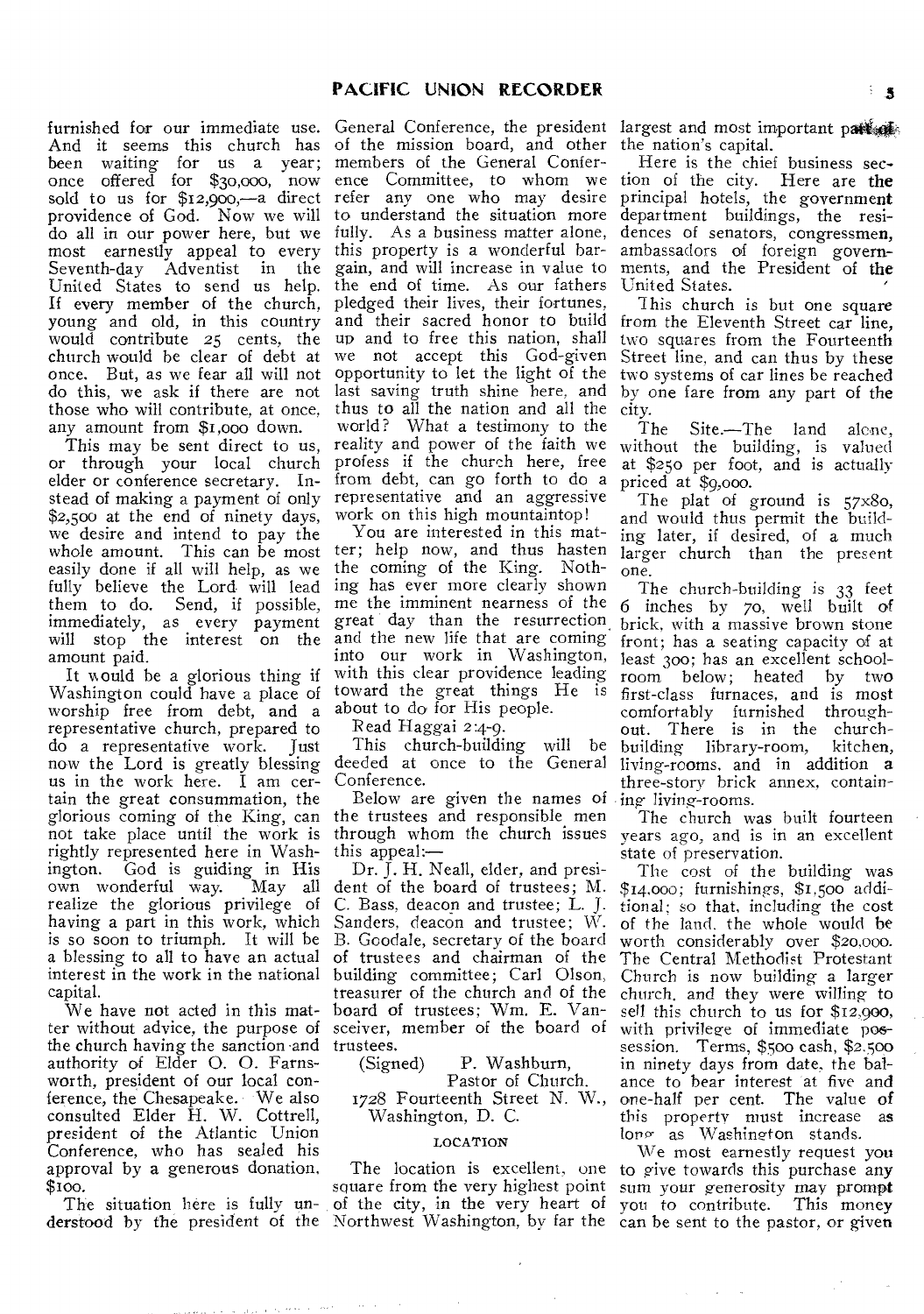to any of our agents, who will also accept subscriptions, if it is not convenient to pay cash.

There is the very best reason possible for our existence as a church. The name "Adventist" indicates that we believe and teach that most glorious truth,-the reality and nearness of the second coming of Christ as King to "this generation." We may not know the day or hour of His coming, but these are inspired reasons for the belief that "He is near, even at the doors." Your cooperation and interest are most earnestly invited. P. Washburn,

Pastor.

1728 Fourteenth Street N. W., Washington, D. C.

# **CALIFORNIA**

# The Veteran's Home

At Yountville, Napa County, is situated a home, provided by the government, for the care of the aged and infirm who defended it in bygone days. Men who once faced the enemy on the battle-field are here, passing their few remaining days awaiting the last bugle-<br>call. Feeble, infirm, crippled, Feeble, infirm, crippled, they still feel the same patriotism which once spurred them on to endure privation, to face a merciless fire, to turn defeat into victory.

These men have leisure now. They are not spurred on in the mad rush for the almighty dollar. They are nearing the grave, and they realize it; and the question of a future life is one which many of them are ready to consider seriously.

The young people's society of the sanitarium and food factory have seen in the soldiers' home an excellent opportunity to present the truth, with the prospect that it will bear fruit many fold. Some work in the past has been done distributing literature, which has been very acceptable; but recently it has been thought that a more vigorous campaign should be carried on, and to this end a company of singers went to the home Sabbath, January 17, and gave a song service, lasting about an hour, after which time was taken to distribute copies of the kind of wrong."

"Signs," "Life Boat," "Health journal," and other literature, and to come into closer touch with the men.

The chapel was quite well filled, and the interest was good, so much so that the young people feel warranted in having some speaker to give a talk each Sabbath in connection with the song service.

We can dispose of large quantities of clean papers to good advantage in the work. If there are any who find papers accumulating on their hands, they may be assured, if they will send them to the food factory, Sanitarium, Cal.. they will be used to good advantage. G. H. Heald, M. D.

Sanitarium, Cal.

# Among the Churches

During and since the week of prayer  $\overline{I}$  have assisted the following churches: San Jose, Soquel, Santa Cruz, Monterey, and Morganhill. At all these places we enjoyed a refreshing by the Spirit. Santa Cruz, San Jose, and Morganhill held their quarterly meeting, and elected officers. A spirit of union prevailed, and much interest was shown in studying church order and discipline.

At Santa Cruz. Brethren Walrath and Sharpes were elected elders. San Jose elected Brethren Morton, Snyder, and Buckner.<br>Morganhill elected Brethren Morganhill Knowlton and Kay. At Monterey effort is being made to erect a church building. One soldier has decided for the truth, and will go to college when his term expires next April.

At Morganhill a series of meetings is called for, and we plan to begin Sunday, the i8th. By special request of the Methodist Episcopal minister, I spoke to the united congregations of that place at the Methodist house. I met with a cordial reception by ministers and people, and I hear that our views are being discussed more or less in the community. I hope to find a desire to hear more fully.

D. T. Fero.

"A misapplied truth is the worst

#### Trust Funds

Christiania, \$2.00; English tent<br>fund, \$16; foreign missions, \$16; foreign missions,  $$938.45$ ; Home of the Friendless, \$17.33; material fund, \$81.50; total, \$1,055.28.

#### Tithe Receipts for the Month of December

Alameda, \$9.05; Arcata, \$109.50; Arroyo Grande, \$2.75; Berkeley, \$64.40; Buckeye, \$9.20; Chico,  $$11.43$ ; Crows Landing, \$50; Fresno, \$1.50; Grangeville, \$248.15; Healdsburg, \$595.65; Lemoore, \$667.05; Lockwood, \$100; Lodi, \$9.00; Mendocino, \$10.60; Monterey, \$22.45; Oakland, \$601.62; Pepperwood, \$7.27; Placerville, \$6.25; Red Bluff, \$20; Reno, \$209.85; San Francisco, \$494.70; Sanitarium, \$4.35; San Jose, \$427.45; San Luis Obispo, \$1.75; Santa Cruz, \$23.07; Santa Rosa, \$76.64; Sebastopol, \$100; Susanville, \$9.20; Tres Pinos, \$21.25; Watsonville, \$3.70; Willits, \$1.65; Woodland, \$20; personal,  $$154.44$ ; total,  $$4.093.92$ .

# **SOUTHERN CALIFORNIA**

#### The Southern California Workers' Meeting

Sabbath, January 17, was a general missionary day for the Los Angeles church and for those who came in from surrounding churches.

Brethren C. H. Jones and H. H. Hall, representing the Pacific Press, were present, and assisted in the general missionary features of the meeting.

Other brethren who had been called to the place on business also contributed to its success.

The one theme of both forenoon and afternoon sessions was actual service and the best methods of placing the truth before the people.

Brethren W. R Beatty and R. L. Santee had gone out into the city, and in a short time placed packages of reading in forty homes, showing clearly that the old method of package work is yet successful, and that the people will read.

1 rese names were taken by members of the church, to follow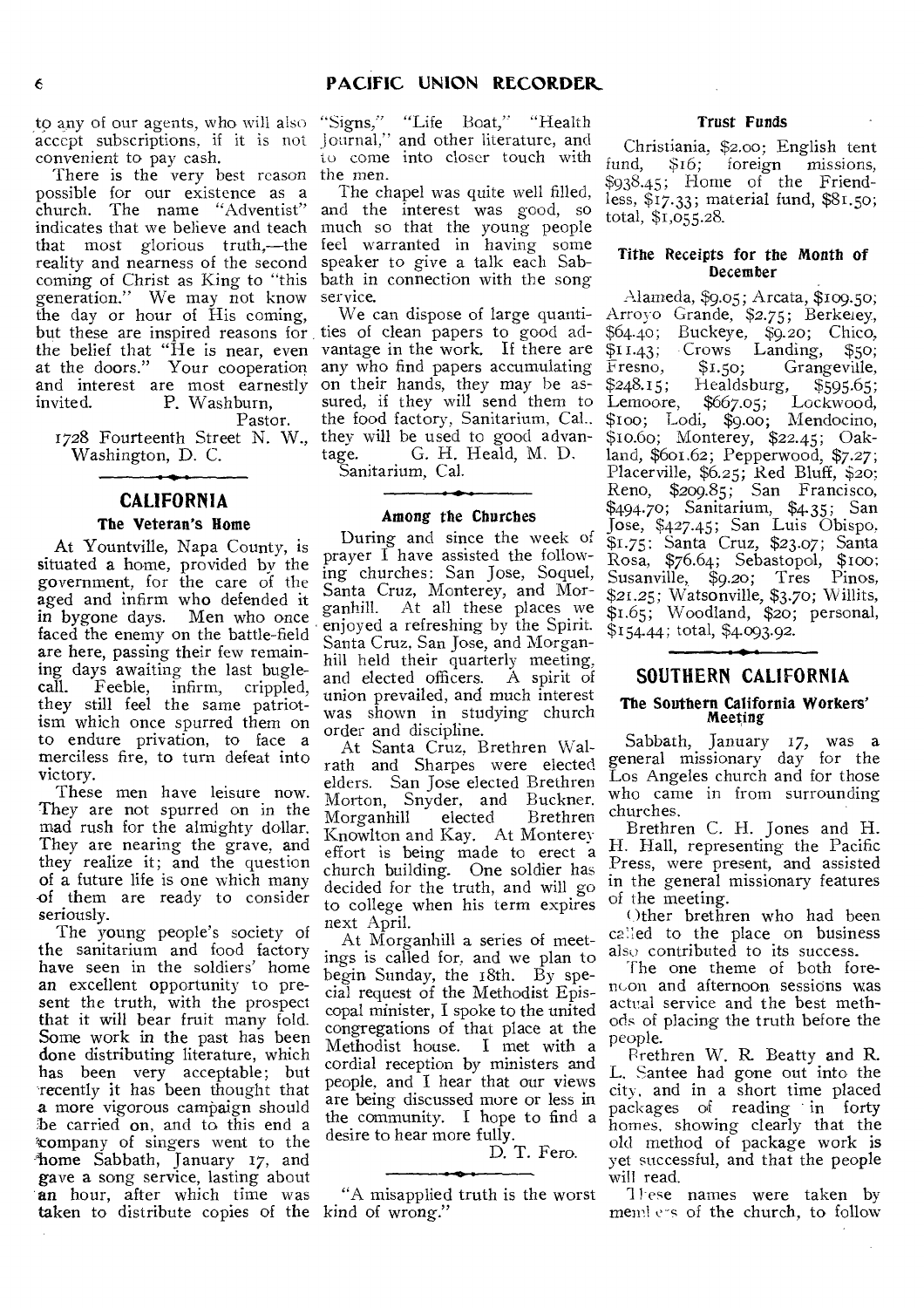with other tracts; while others will which had gone before, and addseek out new readers, and in this way get back in the "old paths."

and the company of the state

ence were gathered in counsel, excepting those kept away by unavoidable circumstances. were most precious days.

sel, there were several subjects of with five-minute remarks. The importance considered. The following were the principal ones:—

I. "Is the second tithing system the right basis for raising means among the churches, aside from special donations?" •

2. "Should church organization, system, and order be specially taught now by the laborers as yet, at the same time, every mothey visit the churches?"

3. "Has there not come in among us a certain slackness as laborers? If so, what is the cause and remedy?"

4. "Should the Fernando College teachers be supported from the second tithe, the same as other teachers who will be paid from a central treasury, thereby doing away with the tuition, and simply charging students for room and board?"

5. "How should we proceed in freeing the church records from names of members who take no part with the church?"

6. "The relation that should exist between the conference laborers and the establishing of, and support of, a country sanitarium."

7. "Should the churches renew their consecration to the maintaining of church-schools?"

8. "Should the churches return to the old methods of doing missionary work?'

These were subjects that called out intense interest. Rays of light came so rapidly that it was thus truly stated by one, "In the two days of almost continuous meeting, there has not been a five-minute speech that has not given food for new thought, and conduced to a oneness in the teaching of the laborers." Not a moment was spent in unprofitable discussion, but as one laborer would close his remarks, another would follow, assenting to that Selected.

ing new thoughts.

Sunday and Monday, January days that I have ever spent." i8 and 19, all of the laborers of This was the testimony of nearly the Southern California Confer-all in a short testimony meeting Aside from the hours of coun- minutes, while others followed "These were the most profitable at the close of the last day's work. No one person used a large por-These tion of the time, but the leader on each question was allowed twenty time was arranged in this way by motion and vote at the first session.

> One remarkable feature was the absence of a desire to infringe on the time of the following speaker, making the time keeping the most perfect that I have ever witnessed, ment was filled.

> I think this happy result was brought about by the recognition by each one of the fact that the Lord would have as precious thoughts to give by the next speaker as He had committed to him.

> From this meeting the laborers will go out and visit all of the churches for a few days, then turn again to outside fields.

> The division of the laborers in their respective fields was mostly accomplished by each one stating freely his thoughts in regard to it, then counseling together of the needs of the whole field.

Thus the laborers go out for the later winter months and spring. God has promised to go with and before them, and we shall expect a continued blessing because of the short period that we have spent together. Clarence Santee.

Fernando, Cal.

A farmer had a weather-vane made for use on one of his barns, in which was wrought the words, "God is love." Some one said to him, "You have placed an immutable truth on a changeable thing." "Well, sir," replied the man, "I want you to understand that that means God is love whichever way the wind blows." There is more truth in that saying than in some sermons an hour long.—

#### Britisb Columbia Items

We are glad to report that our work in British Columbia is onward. We have found the Lord a very present help in every time of need.

British Columbia has an area of about 367,000 square miles, with a population of nearly 200,000. Vancouver is the largest city in the province, having a population of nearly 3o,000; Victoria is next, with about 25,000; New Westminster, 8,000; and Nanaimo, 7,000.

There are a large number of small towns scattered all over the province, ranging in population from ioo to 5,000.

We have less than ioo Sabbathkeepers in the whole of this conference. There is plenty of work, and good openings for homes. The openings for the self-supporting worker are good.

Our treatment-rooms have been self-supporting from the first. We have another opening in one of the other cities, which promises just as good success as we have met in Vancouver, but as yet the money for opening is not in sight. We are praying for it, and believe if the Lord wants us to fill this opening, He will send us the money.

A man from up the country came to the treatment-rooms and had treatment, after which he said to me, "If you will start a sanitarium (in a certain city), I will give you lumber to build, and will furnish you electric light and water free."

The last month I had two large lots and quite a nice sum of money offered to build a sanitarium here in Vancouver; so you see this branch of our work is in a very prosperous condition. I pray that it will continue so.

I have just organized a church at Salmon Arm. There are several families here who have moved in from Montana. Some others have taken hold of the truth since coming to this place. This company expects to erect a meetinghouse.

We have just received a letter from R. Dunsmuir, Esq., expremier, who says, "I will give you a piece of land in Cumberland on which to build a church." The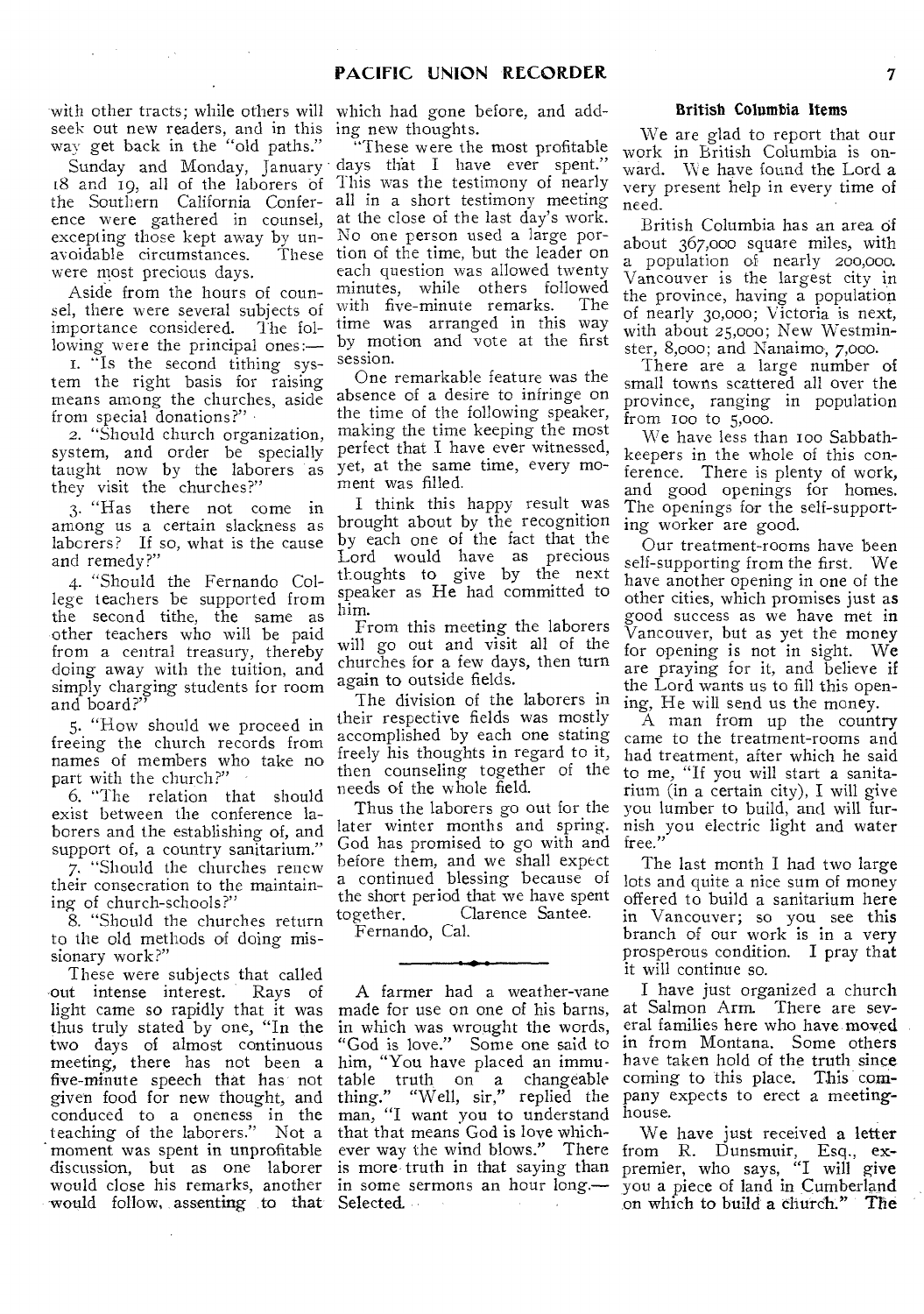erect a place of worship in the near my pity; if you will do as much, future.

acres, has been given to us for the purpose of starting an industrial school. Over 200 acres of this are than their saying. prairie land. It is situated twentytwo miles east of Vancouver, on the main line of the Canadian Pacific Railroad. This we intend to make use of in the near future.

God has and is blessing our efforts. The openings for work are *many,* but we are still heralding the cry, "The laborers are few."

Brethren, pray with us that the Lord of the harvest will send forth<br>laborers. [. L. Wilson.] laborers. J. L. Wilson.

Vancouver, B. C., Jan. 13, 1903.



# **Union Conference**

HOW WE MAY HELP THE **"RE-VIEW** AND HERALD"

hearts attune to the third angel's message were deeply impressed when they heard the news of the fire that laid the main building of the "Review and Herald" Publishing Company to the ground. All were made sorry. But I have been wondering what was the amount of our sorrow.

Here I am reminded of the story of the poor family who were crossing the country in a small wagon drawn by one horse. As they were passing over a bridge, some rotten timbers gave way, the horse fell, and was killed. A number of curious people gathered around the poor family, and were saying a great deal about their sympathy and pity for them. The story goes that as they were thus talking, a stalwart countryman came up, and, after taking in the situation, and listening to their sayings of sympathy, stepped forward, and, putting his hand deep into his pocket, he brought out **a** ten-dollar bill and handed it to the unfortunate man, saying,

Cumberland company will also "Friends, there is the amount of A nice tract of land, of over 300 horse, and proceed on their way." the family may soon have another I am sure that you will all admit that his doing was more effective

> is. From the columns of a recent copy of the "Review" we learn that there are more than io,000 heads of Seventh-day Adventist families who are not subscribers to the "Review." Let the society (or the young people in the church, if you have no organized society) take the church clerk's record, and divide the names of the churchmembers among the members of the society. Then let those that have names visit the people, and if they are not subscribers to the "Review," get their subscription. Try to get it for one year, but if dollars to circulate health literayou can not do that, take it for three or six months; but be sure to get it for some length of time.

**To the Young People of the Pacific**  parties, write them a good letter, Where it is not possible to visit urging them to subscribe for the paper, if they do not already take it.

I have no doubt but that all Lord said, "Let the young people Remember, dear friends, that the Lord said, "Let the young people be organized into companies for work." A great many societies have been organized for young<br>people's meetings. These are people's meetings. good, but if they stop there they in the country should receive a miss the object of the organization, which is a union for work.

> Young people of the Pacific Union Conference, let us take hold of this matter with "both hands, earnestly," and thus express our sympathy and sorrow to our "Review and Herald" friends in a tangible way.

> When you send your order to the tract and missionary society, state that it comes as a result of the effort of the young people of your church. May God bless you in this. H. E. Hoyt.

201 Second Street, Portland, Oregon.

God's promises are the manna we should daily eat, as we travel through the wilderness of this world.—Ryle.

# **A Chance for You to Work**

But what can we do? Here it teachers in the public schools of This offers a chance to every man, woman, and child in the Seventh-day Adventist denomination. Answer the following question for yourself. For years you have been associated with the the United States; you yourself was educated by them; your children have been under their care; what have you done to bring the truth of the third angel's message to them? There is no more conscientious class of people in the country than the teachers. They form a vast army of men and women, and yet we are letting them go on with their work year after year, when precious truths should be brought to their attention.

We have spent thousands of ture. Thousands of dollars have been expended in placing the truth of religious liberty before the public, but not one cent have we yet devoted to our public school teachers. How long can we continue in this way and remain guiltless? The time has come for us to make a change.

The March "Advocate" will be prepared for the public school teachers. It will deal with subjects in which educators of the land are interested. Every teacher copy. Shall the teachers in your neighborhood be passed by? or will you see that each one of them becomes a reader of the March "Advocate"?

Our Sabbath-schools and our church-schools represent the educational feature of the denomination. By them the scattering of educational literature may be done easily and advantageously. Every Sabbath-school worker in the land may have a part in this movement. There are two ways in which we can reach the secular teachers. Each Sabbath-school may take a club of "Advocates" sufficiently large to supply the teachers in its neighborhood, or the Sabbathschools may raise a fund, and the papers will be mailed to the teachers from the "Advocate" office. Let every individual take a part in this. Let the children do what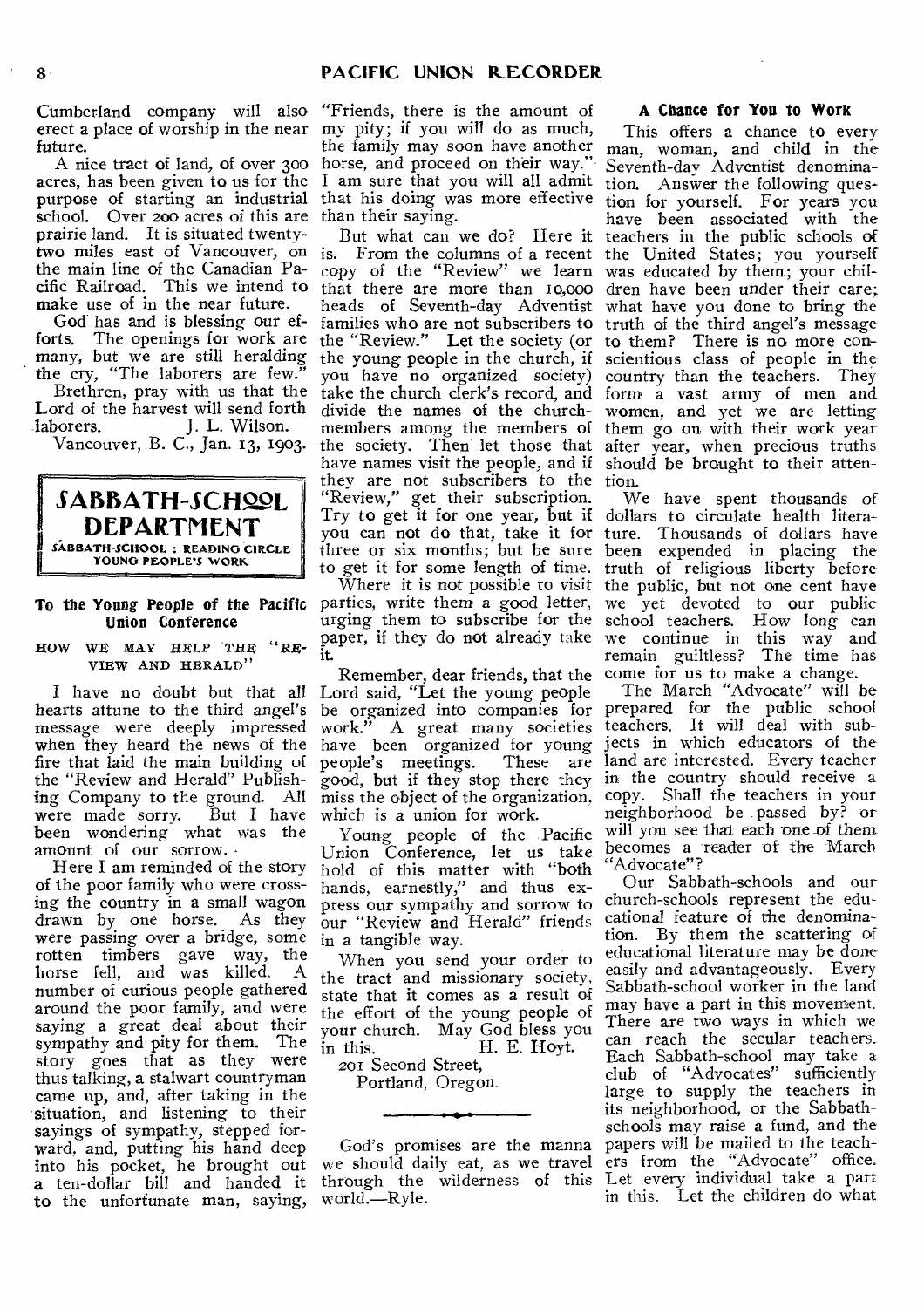Bring the matter to the attention No. 12 is for seventh year, second of your Sabbath-school.

Orders for the March issue should reach the office by February Io. Price, four cents apiece in small clubs, or at the rate of \$3.00 per ioo in clubs of 50 or more.

Address the "Advocate," Berrien Springs, Mich.



# To the Church-School Teachers of **the California Conference**

about a matter which I fear you are neglecting in your schools, that is, some of you, not all. I refer to the teaching of drawing. In many of the programs sent in I see no provision made for drawing. This should not be so. If we believe in manual training at all, surely we must teach drawing, which is preeminently hand training. Let us not neglect it any longer, but go to work at it at once. I have been considering<br>this matter very carefully. With this matter very carefully. a good system of drawing, properly graded, there is no reason year. why any wide-awake teacher should not be able to do fair work in this subject, even though he may feel that he himself is poorly qualified to do it. I have carefully examined "Augsburg's New System of Drawing," and heartily recommend it to all our churchschool teachers. It consists of Book I., Book II., and Book III., for teachers' use as handbooks, and a series of graded tablets for<br>pupils' use. There are twelve There are twelve numbers of these tablets, as follows:—

half; No. 2 is for second year, second half; No. 3 is for third year, first half; No. 4 is for third year, second half; No. 5 is for fourth year, first half; No. 6 is for fourth year, second half; No. 7 is for fifth year, first half; No. 8 is for fifth year, second half; No. 9 is for sixth year, first half; No. io is for sixth year, second half; No. set of the graded practise tablets

they can, for every penny will help. 11 is for seventh year, first half; Nos. I to 12 for yourself, and use half.

> Book I. is a teachers' handbook, snowing simple and effective methods of teaching drawing, including color, to children of the first, second, and third grades.

Book II. is a regular and complete course in free-hand drawing to our schools demands it. How for pupils of the fourth, fifth, sixth, seventh, and eighth grades. It is also a regular teachers' course; able to illustrate the subject in contains the foundation principles hand by blackboard drawings! of drawing.

Dear Teachers: I wish to speak figure, decorative design, and complete courses in brush drawing, wash drawing, water colors,<br>pen drawing, chalk modeling, drawing, chalk modeling, drawing of the human head and just a little persistent effort. That mechanical drawing.

> schools to begin with the first of the series of tablets, and go right through the course. That is, begin with "Graded Practise Book The farmer, the blacksmith, the No. t.," and go right on through the set of twelve numbers. It is designed in ordinary graded it very desirable indeed to be schools that a tablet shall last a child seventeen weeks, but it may be that some of the more advanced pupils will he able to go on and complete the work more rapidly, probably using two tablets yet this

Every teacher should have Book 1. and Book II. and a complete set of the practise tablets. The handbooks are seventyfive cents each, and the tablets fifteen cents each.

# HOW TO GET THE BOOKS FOR THE SCHOOLS

No. I is for second year, first all your pupils; and "Graded Have your local dealer order from the Educational Publishing Co., 809 Market Street, San Francisco, "Graded Practise Book No. 1, Augsburg's Drawing, Standard Course," enough copies to supply Practise Book No. 2," enough copies to supply your advanced grades, say from the fifth grade up. Let all the school use No. at first, and when the advanced grades have completed that book,  $t$ h $\cdot$ n use No. 2 while the little fellows are finishing up No. I. Get Book I. and Book II. and a full

Book III. contains short yet lence as an instructor if he can do Now it would be well for the this training while in school, that them faithfully. Any industrious and energetic teacher can thus inform himself in this most important but much-neglected branch, and thus our church-schools will be brought up to a far better con dition of scholarship in this line of work. We must do it. Our duty handicapped is the teacher who stands before his class and is un-How much it adds to his excelthis! Then why should not every teacher seek thus to fit himself to do better work? It requires only is all. How important, too, that our boys and girls should have they may go forth to their avocations in life the better fitted to do well the work they have to do. carpenter, the shoemaker, the physician, the dentist,—all find handy with the pencil. The housekeeper, the milliner, the dressmaker, the nurse, the business woman,—all find themselves much better fitted for their particular lines of labor if they can bring to their aid the power to sketch.

> I might add that if you, can not get the drawing books through a local dealer, then send direct to the Educational Publishing Co. for what your school needs, collect the money for same from the children, and remit. But get the books at all hazards. and use them. Do not delay another day. The term is half gone now, and in many, yes, most, of the schools this subject has been entirely neglected. It should not be so.

J. S. Osborne. Healdsburg, Cal., Jan. 23, 1903.

A. good many Christians pray that the world may be converted, and then sit down to wait for God to answer their prayers. But **if**  they are farmers, they never pray that God 'will plow their fields, and then get up on the fence, and wait to see the dirt fly.—Selected.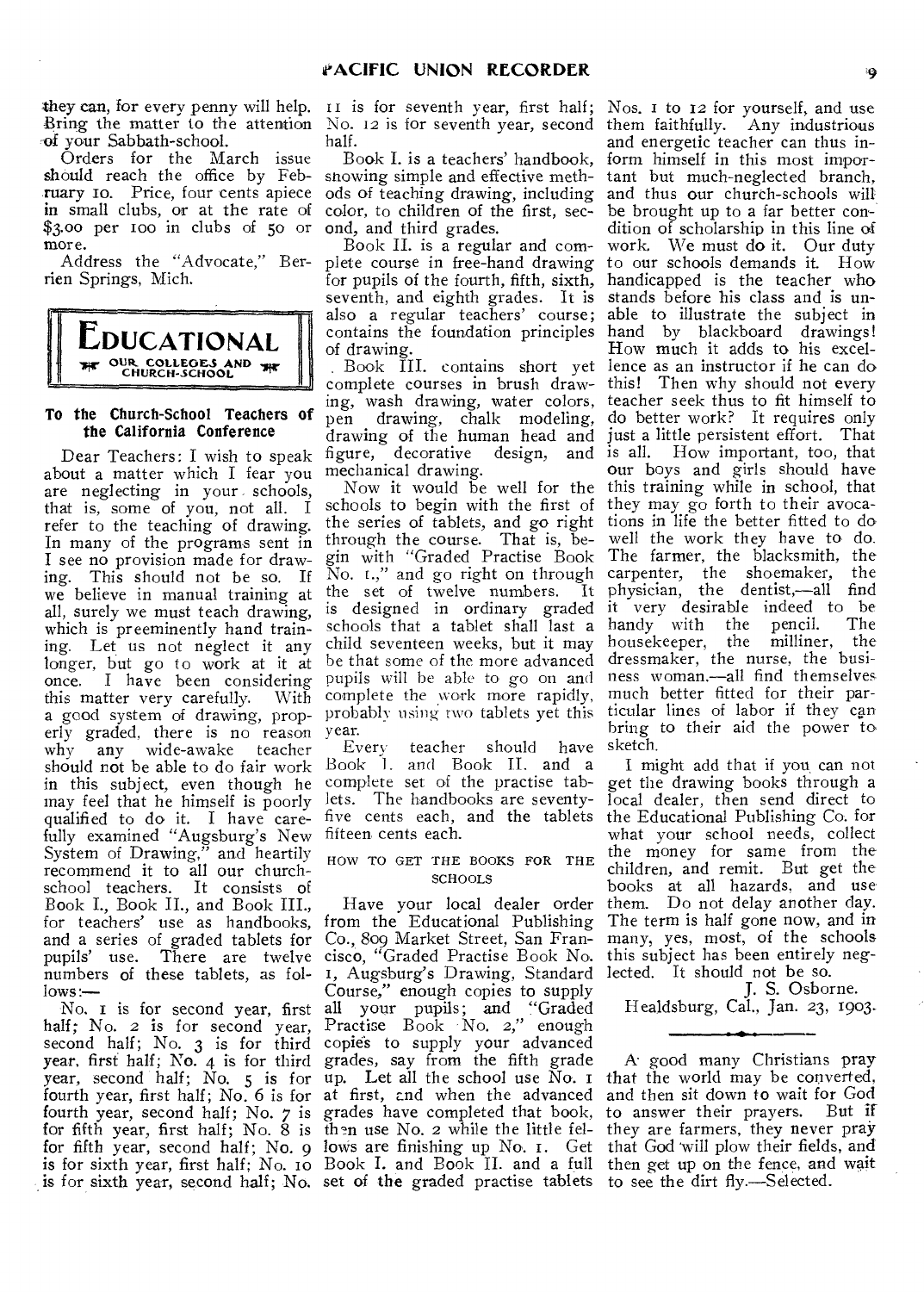#### The "Object Lessons" Work at Healdsburg College

Last spring, before school closed, a week was set apart for teachers and students to canvass for "Christ's Object Lessons." All the territory from Ukiah to San Francisco was divided among them for this work. During this time each of the students gained a good experience, and orders amounting to an average of six books for each student were taken. Another canvassing campaign has just closed, covering the same territory; forty-three students and teachers engaged in the work, making cash sales and orders taken average seven and onehalf books for each canvasser, which was a little better than was done last spring.

In towns and cities more books were sold than six months previously, thus demonstrating the fact that we can sell our books in towns and cities to a good advantage, even though a canvass has previously been made for the same book. In San Rafael, one of the most aristocratic cities in Sonoma County, ten books more were placed in the fall canvass than in the spring canvass. In the country, where the population does not shift so much, not quite so many books were sold this fall as last spring. Students and teachers became responsible for five hundred books before they went out to canvass, and will pay for them by the first of July, even though all of the books are not sold by that date. The students had a good experience, and came back to the college full of courage and good cheer. The highest number of books sold by any one person during the week of canvass was twenty-three. The next highest was sold by a young man who came into the truth since he entered school. He sold twenty books in four days, though he had never tried the canvassing work before. Another student sold nineteen books, another fourteen, and so on down to one. Only two out of twenty-three failed to sell any books, but they sold several "Signs of the Times," and felt who were working there in the churches are pushing the "Object the blessing of the Lord in the mining and lumbering camps. Lessons" work as rapidly as pos-.effort put forth.

After the canvassing week came the week of prayer. The enemy of souls tried hard to keep the students from seeking the Lord dent took some responsibility in and gaining the victory that the this work. It was a blessed meet-Lord desired to be gained; but on ing, and a blessed sight to see Thursday morning the Spirit of the Lord came into the chapel in power, and nearly all in the school yielded themselves to the Lord. The following Monday the matter of consecration to the Lord for Healdsburg church officers, six service (which was the theme of the reading during the week of for, the church officers taking the prayer) was presented to the stu-<br>dents. The Spirit of the Lord The Spirit of the Lord witnessed to the appeal which was made for a complete consecration to service, and, when opportunity was given for all to express their willingness to volunteer for service, all but six arose to their feet, giving themselves to the Lord for more hooks were taken. The six any work He had for them to do. The next morning, which was Tuesday morning, the "Object Lessons" work was presented to the students as a work that was not yet completed, and which should be pushed with a spirit of earnestness and self-denial. The quota of books belonging to the Healdsburg church was thirtythree hundred; seventeen hundred of this number had already been taken by the church and college, leaving a balance of sixteen hundred "Object Lessons" to be disposed of. When the students were asked how many of this number they would be willing to take, volunteers arose in different parts of the chapel, stating the number of books that they would be responsible for, and pay for the same by the first of July, even though all the books were not<br>sold. One student arose and One student arose and stated that he had been impressed to go into Mendocino County and canvass the people who are working the mining and lumbering camps, and that he was willing to take a month out of his regular school work for that purpose.' He subscribed for one hundred copies<br>of "Object Lessons." Another "Object Lessons." arose and stated that he had been impressed to go into Tuolumne County and canvass the people

Another subscribed for fifty books, another for thirty, and so on down to one copy. Nearly every stuyoung men and women taking responsibility in the Lord's work. That morning nearly five hundred books were taken by the students. At a council meeting of the hundred books were subscribed responsibility for this number of books, to be paid for July 1, even though all the books were not sold. At the mid-week missionary meeting, instead of the usual number of fifteen or twenty being present, there were one hundred and fifty present, and two hundred hundred books taken by the students and teachers, and the six hundred taken at church council meeting, and the two hundred taken at the church missionary meeting, made a total of fourteen hundred books, leaving only two hundred of them yet to be taken. We believe that there will be no difficulty in finding those who will become responsible for the remainder. This definite work of taking a definite responsibility, and discharging it within a definite period, brings the definite blessing of God. Surely the spirit of revival for work has come to the Healdsburg church. At a recent meeting, the city was divided into four districts. Each district has two leaders, who will arrange for active missionary work to be done in their territory. Tracts will be distributed, periodicals will be circulated, books will be sold, and "Christ's Object Lessons" will be introduced wherever there is an opportunity to speak in behalf of the educational work. The other churches, Ukiah, Guerneville, Sebastopol, Petaluma, and Santa Rosa, are organizing for active missionary work.

He subscribed for eighty books. sible, and in the same definite Last Sabbath the Santa Rosa church divided its territory into five districts, appointing two leaders for each district. These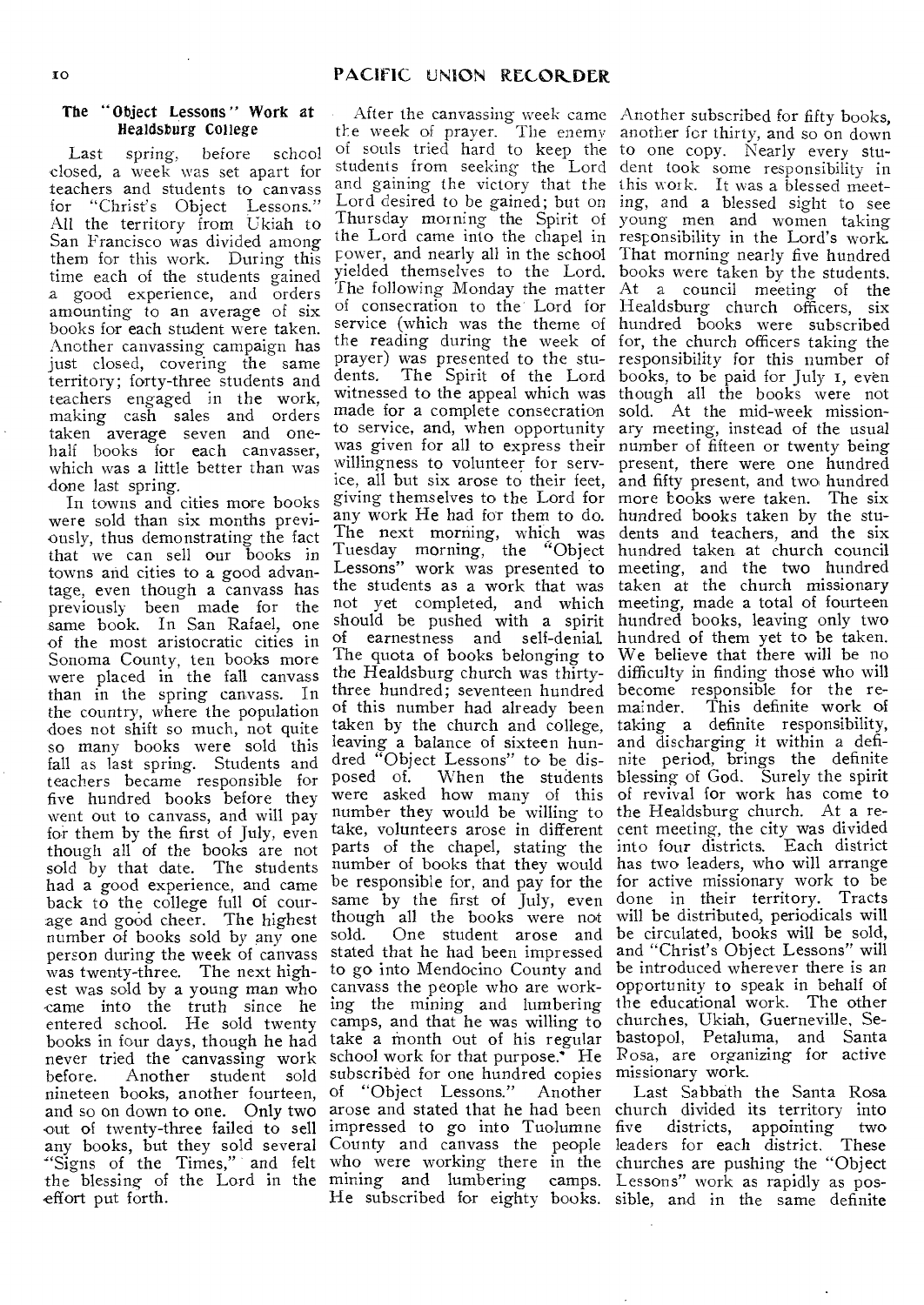Ukiah, Guerneville, the company at Forestville, and Petaluma have become responsible for their quota of books, and have promised to pay for them by July 1, whether the books are sold or not. Sebastopol has taken all their quota but about one hundred and thirty copies, and the Santa Rosa church the hill country of Judea, and we became responsible for all its quota of books but two hundred.

The "Object Lessons" work in this district is very encouraging. The churches are determined to push it to completion as soon as<br>possible. This work has suc-This work has succeeded only as it has been taken hold of in faith, and with a spirit of earnestness commensurate with its importance. I would recommend that all the churches in the Healdsburg College district transact a straight business proposition with the Lord, and exercise faith in the Lord, that He will give them success in carrying it out. Nearly three years have passed, and the work is not yet consummated. Let all now come up to the help of the Lord against the mighty, and finish this important work that the Lord has committed to His church.

The entire enrolment of Healdsburg College is two hundred and eighty. One hundred and fiftyfive of these are in the college proper, and one hundred and twenty-five in the primary and intermediate departments, which are now denominated the Healds-<br>burg church-school. Beginning burg church-school. January 12, a school, to be conducted in the woods, will be opened with an enrolment of ten<br>students. This school is situated This school is situated four and one-half miles from<br>Healdsburg College. The stu-Healdsburg College. dents will spend six hours a day in cutting wood for the college, and the remainder of the day will be spent in study and recitations. The following is the daily program :—

Rising bell, 5:3o A. M.; worship, 6 A. M.; breakfast, 6:3o A. M.; recitations,  $7:15$  to  $9:45$  A. M.; wood cutting, 10 A. M. to I P. M.; dinner, I P. M. to 2 P. M.; wood cutting,  $2$  P. M. to  $5$  P. M.; eve-

out, 9:3o P. M.

will grow, and that the students efforts put forth. Our hope and will advance very rapidly in their studies and spiritual life, as they have nothing to detract from their work. It is a most favorable spot His blessing may ever rest upon for a school. It reminds one of our labors. trust that many young men will avail themselves of this opportunity to gain an education for Christian service. We can admit a few more able-bodied, industrious young men into this school who are not able to pay the expenses connected with the school held in the college buildings.

M. E. Cady.



#### Word from Portland Sanitarium

is nearing completion. Money is take ages in which to accomplish coming in as it is needed to meet the payments, and our contractors have agreed to have our building ready for us to move into this month. We sincerely trust that they can carry out their promise, as we have quite a number of patients waiting for us to get into the new building. We are crowded where we are, and have had to turn away several patients in the last week.

We praise the Lord for His blessing and for the success that is attending the work here, for we it is only by His help that the work does succeed. Our constant prayer is that we may be kept the church, the conference, and humble and in the position where the General Conference, there is a He can use us at all times.

ning worship, 6:30 P. M.; study keep the true Sabbath. We feel on. minister, who was a missionary in Japan for fourteen years. He has become interested in our work, and, as a result of making a thorough

way as in Healdsburg. Already hour, 7 P. M. to 9.15 P. M.; lights that if this is the only good that It is expected that this school here, we are well repaid for the has been accomplished by our work purpose are that the Lord will use us in bringing other souls to a knowledge of the truth, and that

W. R. Simmons. M. D.

#### The St. Helena Sanitarium

We are pleased to report that cut short soon, it is also true that our work is succeeding beyond our the Lord Jesus, who inhabits expectations. Our new building eternity, and who can, if He wills, in these days of reform and re-reform, when change closely follows change, and the triumph of to-day is superseced by a greater triumph of to-morrow, we sometimes forget our calling, and endeavor to introduce the principle of undue rapidity \_into- the work of God. We are impressed with the thought that time is short, and consequently decide that hurry is the order of the day. This, however, is not a correct conclusion; for while time is to be His purposes, never hurries nor worries. And we are His servants. Our only thought should be: "I must work the works of Him that sent me, while it is day; the night cometh, when no man can work." And, further, do with our might what we find to do. But we should never hurry, and in our haste get ahead of the angel who goes with the people. To do so is but to bring trouble to ourselves, and disaster to the cause we love.

realize more than ever before that that changes for good are being Elder Decker has taken a deep forms work slowly, and it seems interest in our work, and especially sometimes that things are at a in the Bible study and talks with standstill; that, after all, no real the patients. We have had with advancement is being made. But us for three months a Methodist this is only in appearance. There study of our faith, has decided to certainly that the cloud is moving It is a matter for rejoicing brought about in all departments of the work of the message. In forward movement. True, the reis improvement, and that of the most substantial sort. Give the Lord time, and give Him all there is of us, and we shall know most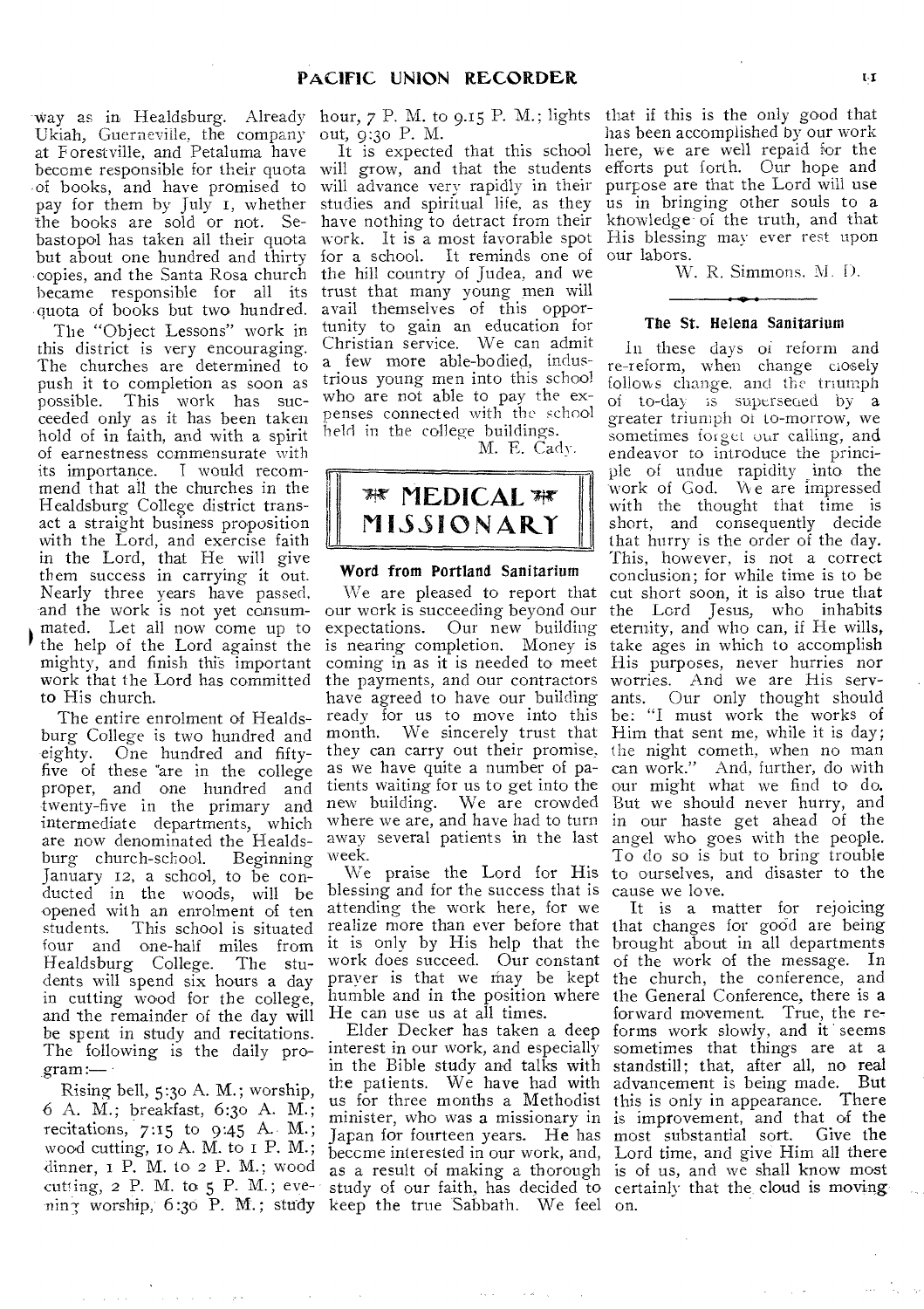# **12 PACIFIC UNION RECORDER**

At the Sanitarium, as elsewhere,

#### CHANGES FOR THE BETTER

Are being made. The effort put forth is not to tear down what has been done in the past by others, but is endeavoring to faithfully enter into their labors, and carry to completion every good plan already laid. The changes, therefore, are not in the line of alterations in buildings, of adding this, that, or the other improvement, but to make a better use of what already is. Perhaps it may be best stated by saying that the real changes are of a spiritual-financial character,—to exalt the standard of right in the various departments. The

#### SPIRITUAL CONDITION

Of the family continues to improve. This is a necessary consequence of applying the principle of Christian, businesslike faithfulness. The workers are often brought face to face with the thought that in this, the Lord's institution, no one should think the exception of one item. That of doing any less work or of a item is interest on outstanding poorer quality than though he obligations. were employed by the world, where qualification alone' enables one to hold his position. While heavily involved. For some realoving-kindness and sympathy are son, probably that of poor busito be found in the lives of all, ness principles, one in which we making each very compassionate have all borne a part of the retoward every other one, this must sponsibility, the mischievous debts not degenerate into sentimentalism and slackness, and thus cause a loss of means which has been proportions to simply pay the

# STUDY OF ECONOMY

Has thus been brought in, and a continued, persistent effort is being made to so change and modify Is to reduce the rate of interest, of employees has been made. And it certainly is worthy of work of the institution. two hundred dollars a week.

the financial situation was given come to pass. A attention, the workers gladly agreed to put into the hands of those in charge a portion of their salary, the per cent varying according to each one's ability to do. Two reasons exist for temporarily adopting this plan of sacrifice: First, it serves to impress upon the minds of those who participate the need of constant and rigid economy; it makes them more truly a "part of the concern ;" and, second, it relieves a present need of the institution. It was often done in the early days of the message, and will be more frequently practised as the work closes. It is fully understood, however, that when more prosperous times shall come, those who stood by and helped in the time of deficit shall reap benefit from the surplus.

The result of the effort is that, notwithstanding there is a somewhat small patronage, the income equals or exceeds the outlay, with

consecrated by God's people. A monthly instalments of interest. As nearly all know, the Sanitarium has for years been quite have accumulated and piled up until it is a matter of no small It *is* this feature of the case that is now receiving attention. And

#### OUR PLAN

the plan of operating the plant and so bring the aggregate down that the running expenses shall to a sum that will not eat up all be brought down to a minimum, the profits. Let this be done, and and always within the income. at once we can begin to reduce To make this possible, quite a the principal, and work out of material reduction in the number debt. And why should we not remark that there has been mani- expect it, but realize it soon. fested good spirit by all who have Please do not question and doubt, patronage were never better. Alfor a time dropped out of the and conclude that it can not be ready the plans set in operation changes so far made in this line tempted to believe. The time of beginning to bear fruit. And as have lessened the salary nearly jubilee is near, and our faith prayer is offered that God will expect this blessed result? There is no reason why we may not only

At a recent meeting in which ise. He has spoken, and it will

# NEW BUSINESS POLICY

Has been adopted, in order to make possible what He has said. That policy is to refuse to make more investment until the investment can be made with the profits of the institution itself. It appears to the management that it has no right to continue to borrow for purposes of investment, and thus increase the debt, and at the same time decrease the ability to liquidate. The best way to get out of debt, and to keep out of debt, is to leave off debt "before it be meddled with."

This is not exactly a new business policy, but a practical revival of the oldest one of all, "Owe no man anything." It is not only one which will bring success, but is success within itself. Brethren, will you join the workers here in carrying it out? The time has come to make this change, for it is the only right thing to do; and with this change another may well be made, and that is to allow the management which has ;the work in charge to remain *long* enough to carry out the plan. In other words, we may pray that they continue the good work, and have naught to hinder or stop them until the Sanitarium shall be free from the thraldom of financial embarrassment.

#### CHANGE OF WORKERS

During the recent past Brother L. M. Bowen again took charge of the business management, Brother Kilgore having resigned. In the medical department, Dr. Loper, because of ill health, left the work here, and Dr. Evans has been called to fill the position of medical superintendent. He is expected here in a few days. With a reunited band of devoted helpers, the work should go forward rapidly.

#### BRIGHT PROSPECTS

brought alout, as you may be to build up our attendance are should lay hold upon God's prom-send those here who ought to The prospects for an enlarged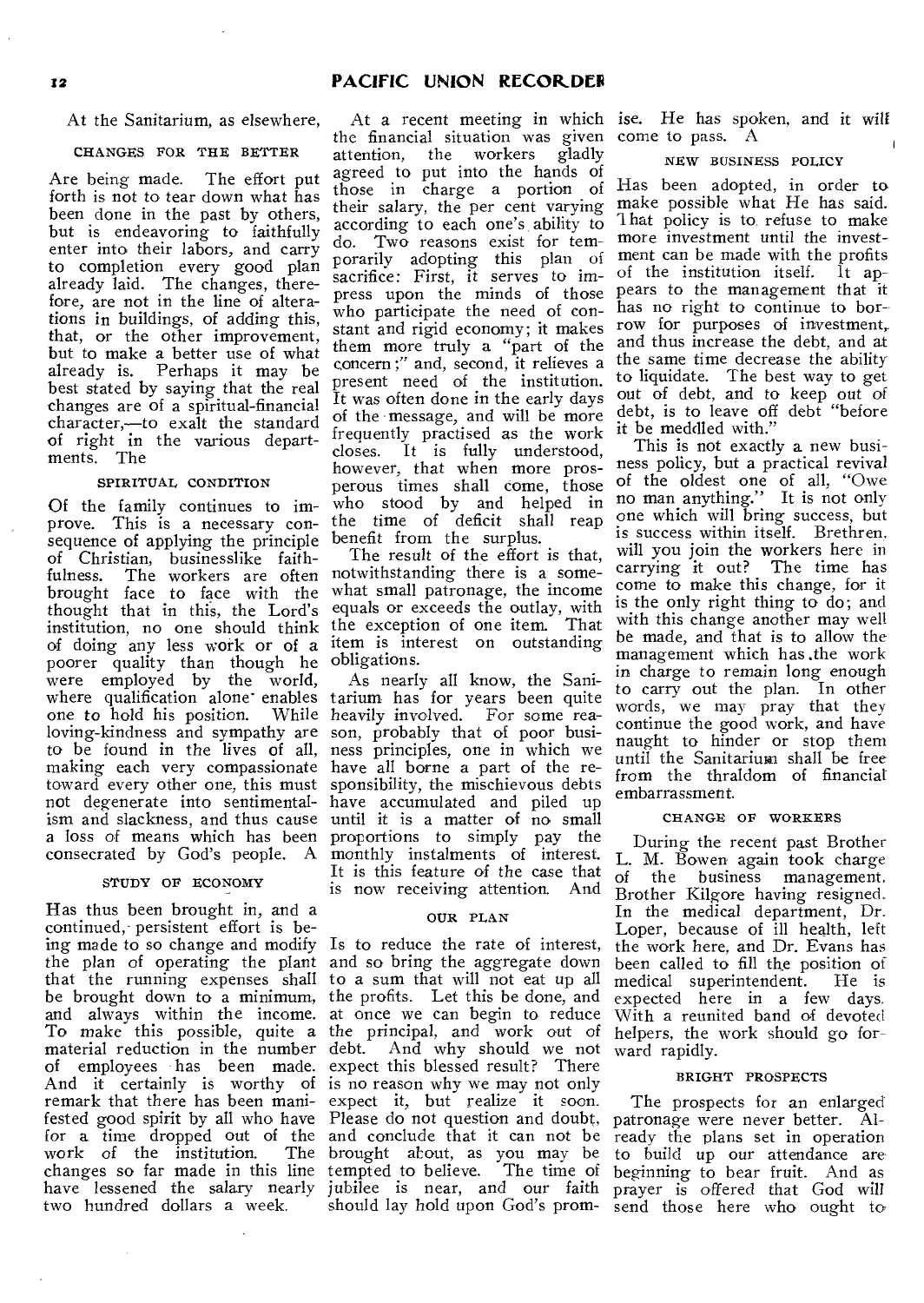He can do this only as there shall sonville their first place of labor. come into the lives of the physicians, nurses, and others that following is an intensely practical which will enable them to truly ore, one which has not heretofore meet the needs of the people when been carried out. The idea is not they come. It is good to know that of lecturing, or of setting that nearly all are truly devoted to forth beautiful theories which the Master.

prosecuting the Sanitarium work is about seventy. And these are nearly all fully united in the one in the simple teaching. To illuspurpose of having God's will done trate: By invitation of one of our in the work.

#### **COOPERATION**

And now, in closing, let this thought come home to each heart, What may I do to assist? Cooperation is one of the greatest needs<br>of the hour. Brethren, let us Brethren, let us stand together. With the same faith in the same message of the same God to the same world, let us see to it now that henceforth we stand as one man for God and<br>His truth. We are not yet the We are not yet the church triumphant. Time must elapse before final victory comes. the climbing hard and slow; but The hill of progress is steep, and we shall certainly reach the summit if we will but walk together in faith. May God help us to view the work aright, and by faith give to it our utmost confidence and<br>zeal. Let the workers here have Let the workers here have your suggestions, your counsels, your means, your prayers. I pray that He may bless you all, and daily give you manifest indorsements of your spirit of coopera-<br>tion. C. L. Taylor. C. L. Taylor.

Sanitarium, Cal.

# Health Work among the Churches

Most of our brethren throughout the conference have learned ere this that several of our sanitarium trained nurses are now in the field, laboring to help our people to a knowledge of health principles. The work was begun just previous to the last week of prayer.

Ihere are two pairs of workers, the first composed of Sisters Luzana Graves and Edna Burnett, who began their work at Sebasto- they have held public meetings as pol, near Santa Rosa. The others the way has opened to do so. are Sisters Lillie Masters and

The number now engaged in but, rather, it is to enter into the 'I he plan which these sisters are might or might not be practical, actual practise what is advanced to be. sisters, the workers went to her home, and after talking over the principles of healthful cooking and of the best ways to put those printhe kitchen, and, using the material and utensils which the sister herself would be obliged to use, to the conference for considerathey prepared the dinner for the tion. day. In this way they were able to demonstrate the truths they had talked, and the sister saw how to adopt in practise what she had accepted in theory.

> Though the work has been carried on only a few weeks, the best<br>of reports are coming in. Our of reports are coming in. brethren and sisters see in this that which appeals to their good sense, and so they have given it a hearty reception. In some instances neighbors not of our faith have enthusiastically indorsed the efforts, and declared their in-<br>tention of following out the tention of following out the<br>instruction received. Churches instruction received. have been opened to our sisters in which they could set forth the truths which they have gone to represent, and in many other ways has the Lord signified His approval. The workers themselves are of good courage.

Thus far they have remained with each church about two weeks, taking time to visit each home and give individual help. They have found opportunities for nursing the sick, and while doing so have made the experience an occasion for showing how to give treatments, how to care for the sick-room, and how to prepare food for the afflicted in a neat, wholesome, and appetizing way. Besides the house-to-house work,

come, it is with the thought that Corlelia Miller, who made Wat- their work are: Treating the sick, healthful cooking, and healthful dressing.

homes of the people and put into hand of God what He designs it The design is that this work shall be continued until our people throughout the entire conference may have the benefits to be derived from it. And as it goes forward, I trust that all will pray earnestly that it may be under the

ciples into practise, they entered relative to the best time for your As it has fallen to me to take a special interest in this work, I would like to hear from our people, and receive such suggestions or friendly criticisms as any may have to offer. Any suggestions church to be visited will be of especial help, and will be submitted C. L. Taylor.



#### Book Delivery

An agent's work is only half done when the order is taken. The greatest victory is in the delivery. Often the most promising orders *give* trouble in delivering. Various kinds of excuses are manufactured. Sometimes a neighbor will come in and prejudice the mind of the one who ordered by telling untruths about the "Advent" book,<br>etc. Again, the husband will not Again, the husband will not permit the wife to take the books she ordered during his absence.

The three special features of ant impression, which, of course, One lady told me she could not take the books she ordered, because she did not have money enough. The bill was \$3.6o, and she said she had only \$2.10. I suggested that she borrow the remainder, but she refused, until her "vegetable" man came to the door, and, as she ordered some provisions, I again suggested that she borrow the \$1.50 of him. He came every day, and she could easily repay him. She borrowed the money, and I delivered the books. It takes constant vigilance, as well as sanctified persistency and "stick-to-itiveness," to leave the book and get the money, and at the same time leave a pleas-

country of the control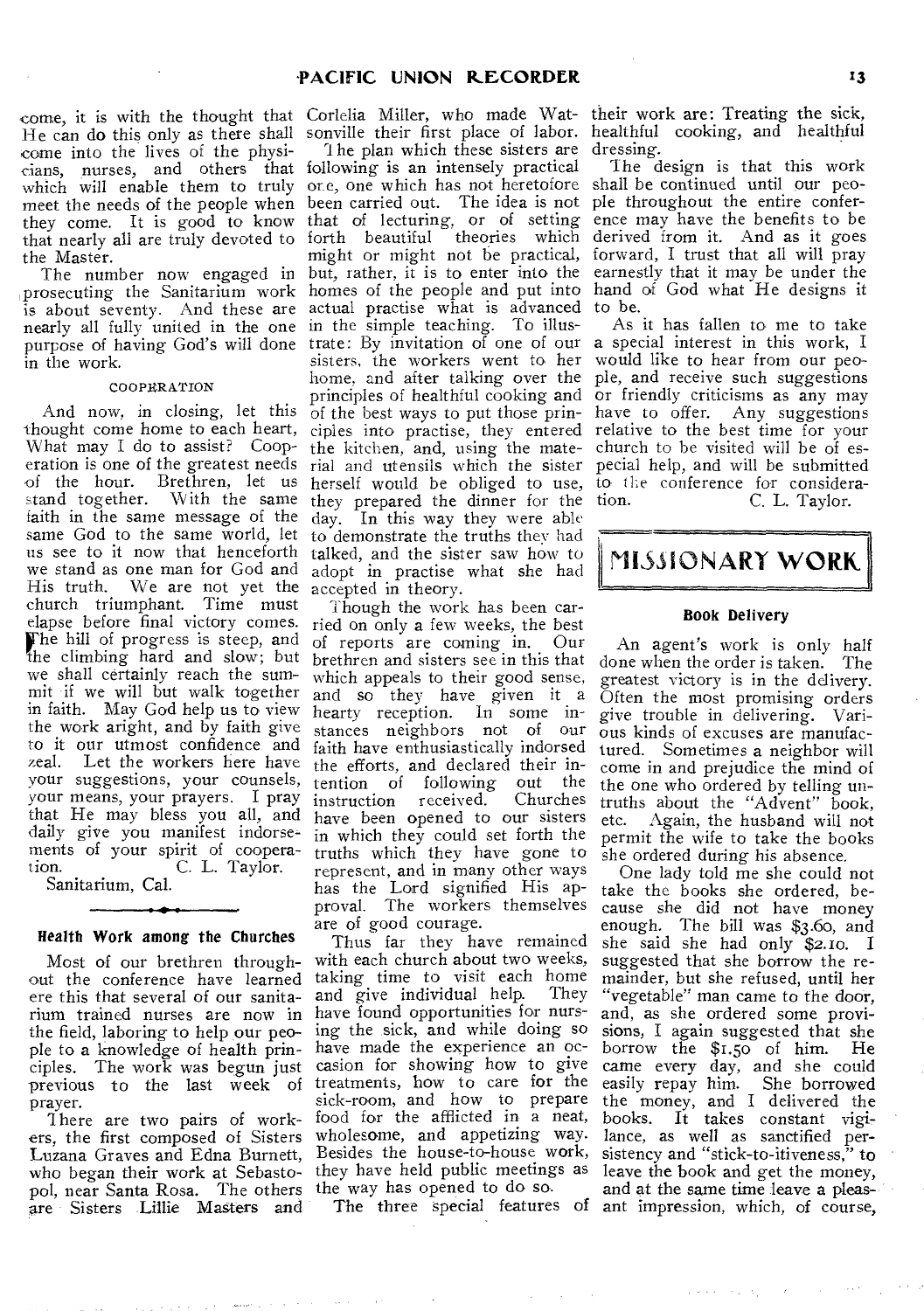should always be done. One man, when presented with the book his wife had ordered, became very angry, and said he would take it and burn it.

There are encouraging and discouraging experiences in the canvasser's lot, as well as in other<br>callings. Yet we need to labor Yet we need to labor and pray for these souls, to the end that the precious words received hosts, saying, Behold the man into their homes may also find a place in their hearts. God is good to give us the assurance that His Word will not return unto Him the Lord." Zech. 6:12. void, and if we ever remember this, with Rom. 8:28 for our watchword, we can not "fail nor be discour-<br>aged." Frank Cary. Frank Cary.

Healdsburg, Cal.

# Dip Down Where You Are

[From a talk by H. H. Hall, at the missionary convention held at Los Angeles, Cal.. Jan. 17, 1903.1

A ship's crew was famishing for water. For days they had been restricted to the very smallest allowance. Finally, when it seemed they would all perish, a vessel this world needs,—men, women, was seen in the distance, and at once they signaled to it for water. The reply came back, "Dip down where you are." They could not understand this, but once more<br>signaled for water. The reply signaled for water. came as before. Knowing that the salt water of the ocean is unfit for drinking, they thought there must be some mistake, and once more they signaled for the lifegiving fluid. More slowly and carefully came back the signal, "Dip down where you are." Knowing nothing else to do, families into the truth. they did dip down, and found pure, fresh water, for they were related how the system under in the mouth of the great Amazon which he worked required that River, and did not know it.

we, like this ship's crew, looked every three months. He told us too far away for our spiritual what an advantage this personal refreshing? Have we not over-contact with his customers was to looked the opportunities for serv-him, and how he was able to fol-Ought we not to-day to begin they would make from time to dipping down where we are, visit-time until he finally secured their ing our next-door neighbor, the orders. family across the street, the sick persons in the same block? May testified to this same thing. Let- the work of this gathering. It will we not give to one a kind word? ters were read from resident can-be made a time of seeking the

 $\mathbf{r}$ 

another a publication on some on which this system is built is health topic? Then as the Lord the only one which effectually opens the way, let us follow it up reaches the highest classes. One with other reading-matter, with missionary visits, with Biblereadings. By so doing we will be greatly blessed, and will grow, even as the following scripture to "bring it around, and we will indicates :—

"Thus speaketh the Lord of whose name is the Branch; and He shall grow up out of His place, and He shall build the temple of

Christ grew up as the root out of the dry ground, a disgrace connected with His very birth among older step-brothers, who constantly annoyed Him because of His peculiar life, with the rabbis harassing Him because He would not accept their education; and yet He continued to grow as stated in Luke 2:52: "In wisdom and stature, and in favor with God and man," into the greatest missionary the world has ever known.

This is the kind of missionaries and children who will grow up, using the obstacles which come in their way to still further develop their ability- to help others.

I wish all of you might have been' here during the missionary studies we have had the past week. This same idea of growth has been emphasized continually. We have had experiences related showing that while the first visit to a friend or a neighbor was often discouraging to the visitor, the continued effort brought whole

Brethren and sisters, have not pective customer, in his territory ice there are all around us? low up the little concessions which that their experience in this work An experienced traveling man he visit each customer, or pros-

resident agent, after placing twenty-four books, one after another, in a single family, was told when he got another book take it, too."

In fact, our study has been to systematize our work, concentrate our energies, and make a business of our missionary efforts; for the Lord desires business in religion, as well as religion in business.

We learned, too, that many busy mothers, and even helpless invalids, had joined successfully in this systematic work, although their nearest neighbors and those who came to them were the only ones they could meet.

It is the easiest thing in the world to do effective missionary work every day, and the returns are frequently surprising, and always soul-satisfying.

Brethren, let us "dip down where we are," and, instead of the bitter, strangling brine of the ocean, which some expect, we will find the sweet, sparkling, life-giving product from the River of Life.

# Canvassers' Institute in the Western Oregon Conference

to another a paper or a tract? to vassers, showing that the principle Lord for the fitting that we need Canvassers of experience also ference will render much aid in I wish to call the special attention of our people in the Western Oregon Conference to the fact that an institute is being arranged for the instruction and help of those who are interested in the spread of this great message by the printed page. This meeting will be held. in Portland, beginning the fifth of March, and continuing two weeks or more. Brother S. C. Osborne, the canvassing agent for the Pacific Union Conference, and also Brother H. H. Johnson, the canvassing agent for the Western Oregon Conference, will be in attendance to give the assistance qualifies them to give. Other valuable help will be provided also. The ministers of the con-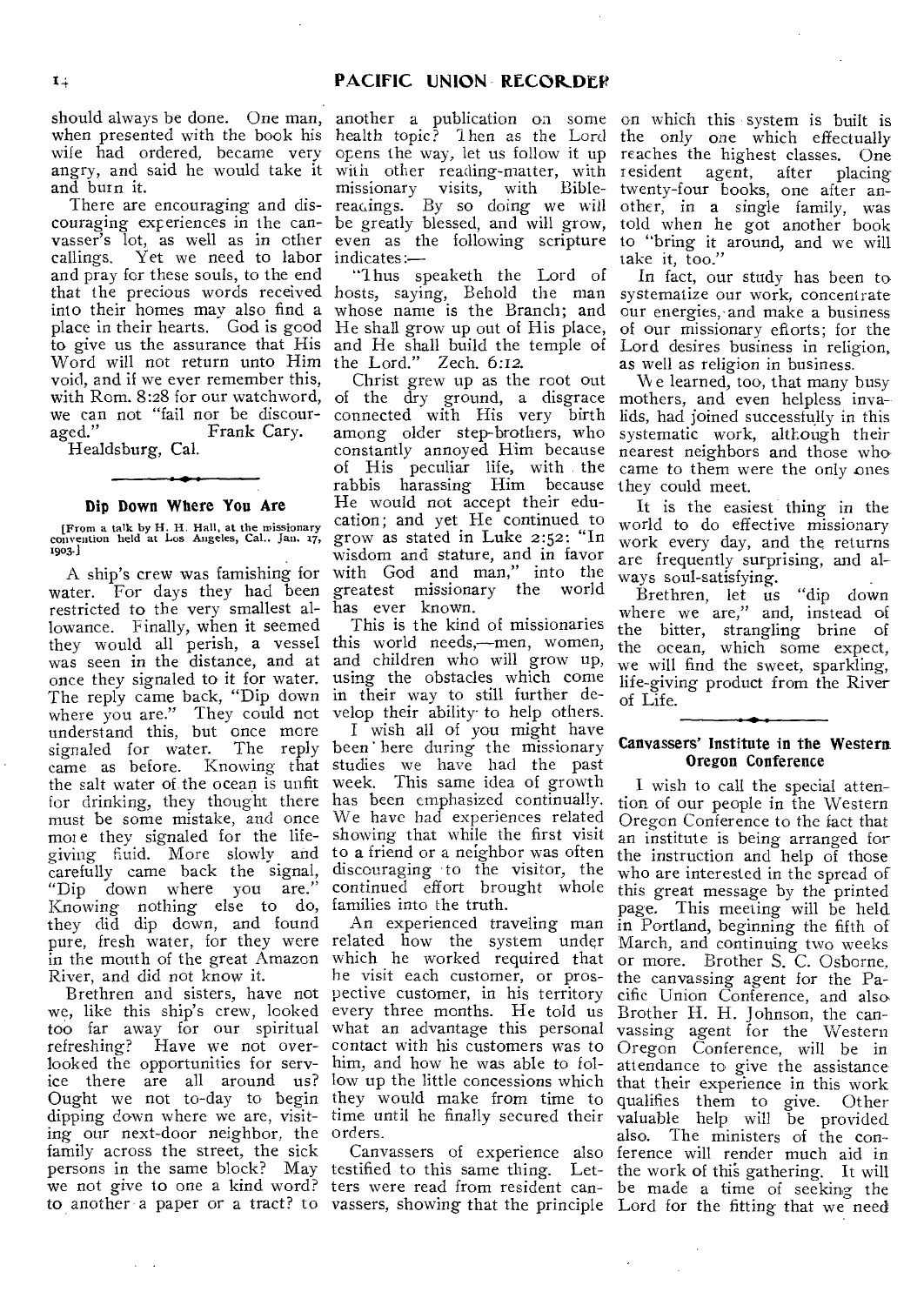for the work He has given us,- the message, and urge again that books contain truth for the times, an unreserved consecration for many attend this gathering of the service, and with this a taking of workers. all that follows where the Holy Spirit is received. This, with the lessons in the various details of the work, will surely result in placing in the field many who will be a power in the hands of the Lord to place with the multitudes of people who need them the saving truths that we have for the world.

With all that the Lord has said to us as to the importance of this means of reaching the people with the third angel's message, we are sure that we can not urge too strongly that many, many more than are now in this work will rally to fill the place that is waiting for them.

Something that will be of much value to those who attend this institute will be an opportunity of receiving instruction in the line of health principles at the sanitarium. The brethren in charge of this institution are in harmony with the canvassing work, and their sympathies are with those•who go out to meet the people in their homes to tell by their words, as well as by their example, the saving gospel message. Such laborers should be ready to render help in every way that opens before them. They should be fitted to help the many people who are suffering on account of a lack of the knowledge of how to live rightly. Help will therefore be given the canvassers in the line of health principles by the laborers at the sanitarium, who have made these things their work for years.

We will appeal to the Portland church and the other churches adjacent to it to do all that is within their reach to make the stay of these workers among them pleasant and agreeable.

Then let every church in the Western Oregon Conference see to it that those who are among them, and ought to be about the Master's work, have their attention called to this meeting in a way that will arouse them to such an interest as -will lead them to make a sacrifice to attend it.

We pray that much good may this grand work for the spread of should be sold everywhere. These have Christ within."

Kend of the

F. M. Burg.

#### Canvassers, Attention

To the Brethren and Sisters of the Western Washington Conference—

Whereas, The Lord has spoken to us recently in regard to our opportunity and responsibility in circulating our books, tracts, and periodicals, laden with precious truth, and realizing the crying need of this conference for consecrated men and women to go into the fast-ripening field and present our books to the people, we have decided to hold a missionary institute in Seattle, beginning February 5, and continuing two or three weeks, as the case may demand.

There is not a better field on the Pacific Coast than Western Washington, and it is ripe, brethren, ready for the harvest. Our "Christ's Object Lessons" work shows what may be accomplished where there is a willingness to move at the Lord's command. feel thankful that our people who are taking up the work of circulating our books find ready purchasers. One brother, among the busiest men in Seattle, sold thirteen copies of "Christ's Object Lessons" during his evening hours, after his day's work was done. He has now decided to dispose of one hundred, making that his quota, and has given his order for the books.

follow from this effort to help on Controversy, and Desire of Ages,' ing to the world without when you What are we going to do, brethren, after having disposed of our "Christ's Object Lessons" work? Shall we not do what the Lord informs us is the next step? Listen to His instructions, in a recent testimony: "By the sale of this book ["Christ's Object Lessons"], a great good has been accomplished, and the work should be continued. But the efforts of our people should not be confined to this one book. The work of the Lord requires more than one line of service. . . . The larger books, `Patriarchs and Prophets,' Great

—truth that is to be proclaimed in all parts of the world. Nothing is to hinder their sale."

Now, brethren and sisters, will you, by your indifference, or lack of decision, delay their sale? "Nothing is to hinder their sale." Canvassers and colporters are needed right now. We must obtain them somewhere. Will you heed the call, fall into line, and make one in the ranks of God's workers? Let nothing stand in your way. Your past excuses have proven worthless. I know of many that have excused themselves from service, thinking that they had something more profitable, looking at it from a financial standpoint, only to see their hopes blighted, their castles vanish into thin air. On the other hand, I know of one man in this conference who has plodded along summer and winter, attending to the Lord's business canvassing. This he has done for five years, and he says that he has enlisted for life. Contentment and prosperity are attending him, for the Lord adds His blessing and supplies all his needs.

To those desiring to enter the work, I extend the invitation, "Come, and let the Lord use you." Bring some bedding, and we will furnish lodgings for all who are desirous of entering the canvassing work.

Brethren H. H. Hall, S. C. Osborne, and P. R. Albrecht will be present, and assist in conducting<br>the institute. S. W. Nellis, S. W. Nellis,

Pres. W. Wash. Conf,

Jan. 15, 1903.

# The Book Work

#### UTAH CONFERENCE

| HEALTH BOOKS                               |
|--------------------------------------------|
| Orders Value.<br>A. D. Guthrie 84 \$378 25 |
| HEALTH BOOKS AND COMING KING               |
| 64.00                                      |
| <b>SUNDRIES</b>                            |
| 15 00<br>Total  138 $$457$ 25              |

"There is no danger of conform-